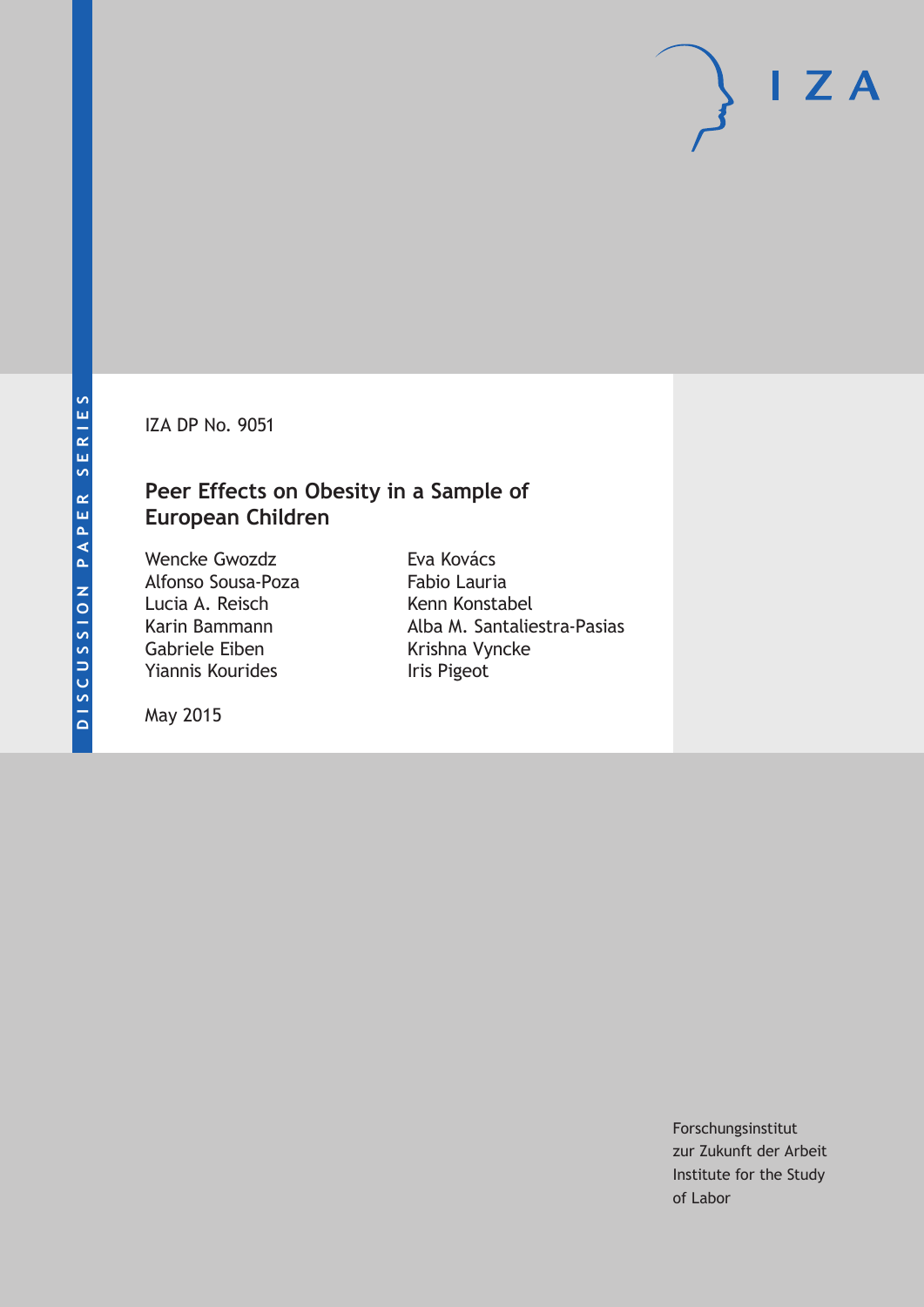# **Peer Effects on Obesity in a Sample of European Children**

### **Wencke Gwozdz**

*Copenhagen Business School*

### **Alfonso Sousa-Poza**

*University of Hohenheim and IZA*

**Lucia A. Reisch** *Copenhagen Business School*

### **Karin Bammann**

*University of Bremen*

### **Gabriele Eiben**

*University of Gothenburg*

## **Yiannis Kourides**

*Research and Education Institute of Child Health, Cyprus*

### **Eva Kovács**

*University of Pécs*

### **Fabio Lauria**

*National Research Council, Italy*

### **Kenn Konstabel**

*University of Tartu*

### **Alba M. Santaliestra-Pasias**

*University of Zaragoza*

### **Krishna Vyncke**

*Ghent University*

### **Iris Pigeot**

*BIPS, University of Bremen*

### Discussion Paper No. 9051 May 2015

IZA

P.O. Box 7240 53072 Bonn **Germany** 

Phone: +49-228-3894-0 Fax: +49-228-3894-180 E-mail: iza@iza.org

Any opinions expressed here are those of the author(s) and not those of IZA. Research published in this series may include views on policy, but the institute itself takes no institutional policy positions. The IZA research network is committed to the IZA Guiding Principles of Research Integrity.

The Institute for the Study of Labor (IZA) in Bonn is a local and virtual international research center and a place of communication between science, politics and business. IZA is an independent nonprofit organization supported by Deutsche Post Foundation. The center is associated with the University of Bonn and offers a stimulating research environment through its international network, workshops and conferences, data service, project support, research visits and doctoral program. IZA engages in (i) original and internationally competitive research in all fields of labor economics, (ii) development of policy concepts, and (iii) dissemination of research results and concepts to the interested public.

<span id="page-1-0"></span>IZA Discussion Papers often represent preliminary work and are circulated to encourage discussion. Citation of such a paper should account for its provisional character. A revised version may be available directly from the author.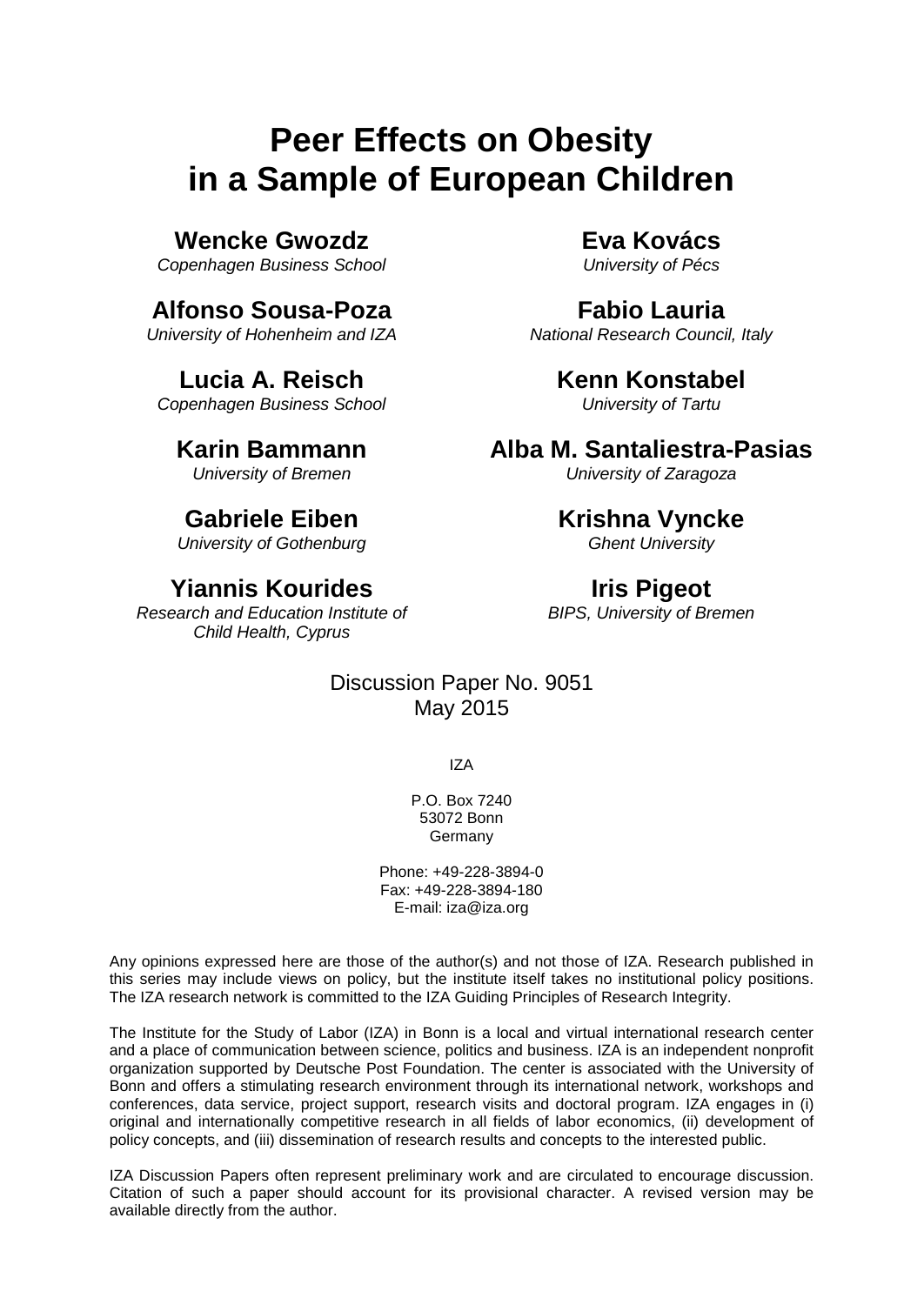IZA Discussion Paper No. 9051 May 2015

# **ABSTRACT**

# **Peer Effects on Obesity in a Sample of European Children[\\*](#page-1-0)**

This study analyzes peer effects on childhood obesity using data from the first two waves of the IDEFICS study, which applies several anthropometric and other measures of fatness to approximately 14,000 children aged two to nine participating in both waves in 16 regions of eight European countries. Peers are defined as same-sex children in the same school and age group. The results show that peer effects do exist in this European sample but that they differ among both regions and different fatness measures. Peer effects are larger in Spain, Italy, and Cyprus – the more collectivist regions in our sample – while waist circumference generally gives rise to larger peer effects than BMI. We also provide evidence that parental misperceptions of their own children's weight goes hand in hand with fatter peer groups, supporting the notion that in making such assessments, parents compare their children's weight with that of friends and schoolmates.

JEL Classification: I12, J13, J22

Keywords: peer effects, children, obesity, Europe

Corresponding author:

Alfonso Sousa-Poza University of Hohenheim Institute for Health Care & Public Management Fruwirthstr. 48 70599 Stuttgart Germany E-mail: [alfonso.sousa-poza@uni-hohenheim.de](mailto:alfonso.sousa-poza@uni-hohenheim.de)

\* On behalf of the IDEFICS Consortium. This paper is forthcoming in *Economics and Human Biology.*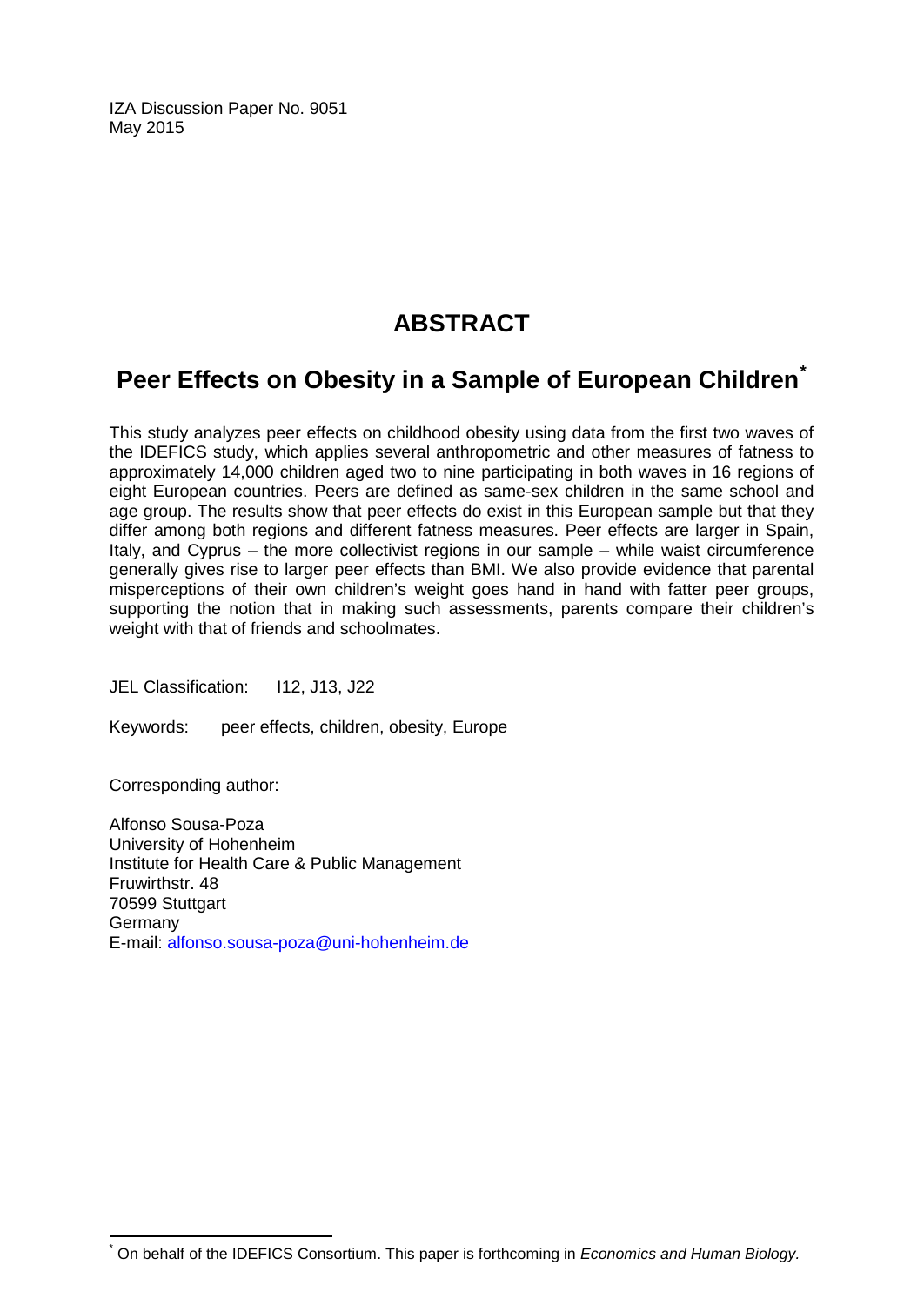#### **Peer Effects on Obesity in a Sample of European Children**

#### **1 Introduction**

Child obesity is a major public health concern in Europe. According to self-reported data on height and weight gathered by the 2005–2006 Health Behaviour in School-aged Children (HBSC) survey from 11-year-olds in 26 EU countries, up to 30% of boys and 25% of girls could be considered overweight or obese (EC, 2010). In some European countries, the prevalence of overweight among children of primary school age is alarming: 35.9% of eightto nine-year-olds in Italy, 31.5% of seven- to nine-year-olds in Portugal, and 30.6% of six- to ten-year-olds in the Czech Republic are considered overweight or obese. Even in European countries like Sweden that have the lowest levels of child obesity, the prevalence is still high, with approximately every fifth child aged eight years being overweight or obese (WHO, 2009). In addition, although the empirical evidence is limited, there are strong indications that child obesity levels are rising (WHO, 2009). Most worrying is that despite efforts by international organizations and national governments to promote awareness of the problem and develop preventive measures, the prevalence continues to increase (WHO, 2009).

Many factors may play an important role in explaining child obesity, including parental influence, food prices, access to fast food, environment, opportunities for physical activities, school nutrition policies, and advertising. Yet such "root causes" cannot always explain excess variance within regions or racial groups. One additional explanation for the persistent increase in obesity levels – and one that has received considerable attention in recent years – is the effect of peer groups. In addition to the ample documentation that social norms affect a range of health behaviors, including smoking (e.g., Mercken et al., 2012) and alcohol consumption (e.g. Balsa et al., 2011), there is increasing evidence that social norms and peer groups significantly affect obesity weight control behavior among both adolescents and adults (e.g., Christakis and Fowler, 2007; Hammond, 2010; Wal, 2012). For example, Christakis and Fowler's (2007) seminal longitudinal analysis of the Framingham Heart Study shows that an individual's chances of becoming obese increase by 57% if he or she has a friend who becomes obese in a given interval. Numerous subsequent studies also support the notion that social norms and networks affect individual obesity (Cohen-Cole and Fletcher, 2008; Renna et al., 2008; Trogdon et al., 2008; Christakis and Fowler, 2007; Halliday and Kwak, 2009; Valente et al., 2009; Larson et al., 2013; Yang and Huang, 2013; Blanchflower et al., 2009; Leatherdale and Papadakis, 2011; Mora and Gil, 2013; Loh and Li, 2013).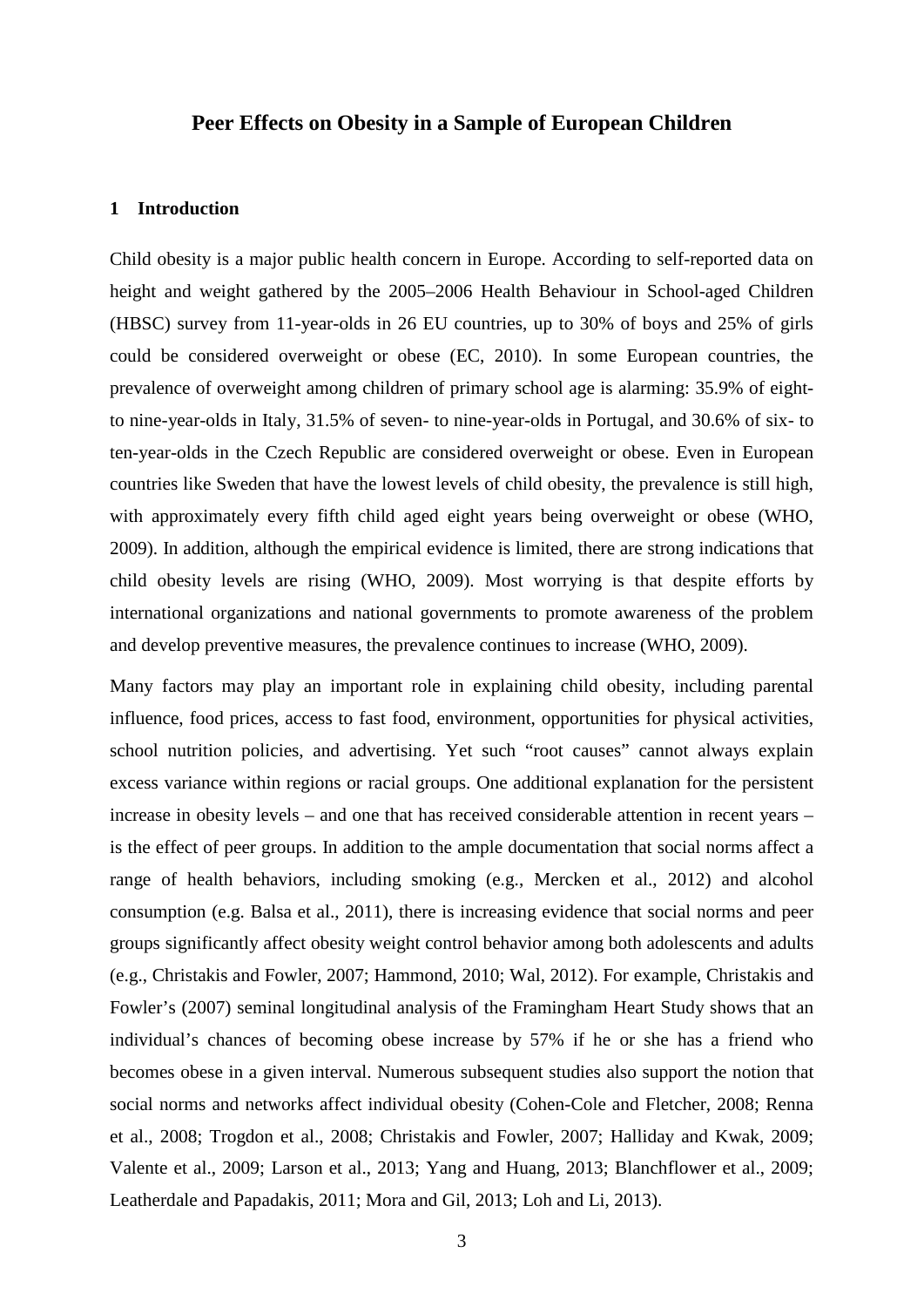Nevertheless, although several extant studies examine peer effects on obesity among adults and adolescents, we are aware of only one published study that explores peer effects on childhood obesity (Asirvatham et al., 2014).<sup>1</sup> Yet knowing whether such effects exist among children is particularly important not only because children who are overweight before puberty will be overweight in early adulthood but healthy eating behaviors and diets take shape early in life and persist into adulthood (Schwartz et al., 2011). Hence, in the presence of peer effects among children, the oft-cited "social multiplier effect" (Christakis and Fowler, 2007) associated with policies aimed at combatting obesity may be quite effective and highly beneficial.<sup>[2](#page-4-0)</sup> Finally, a large body of psychological research provides "ample evidence that peers can contribute to the amplification of problem behavior and distress from early childhood through late adolescence" (Dishion and Tipsord, 2011, p. 203).

The focus of our study, therefore, is to assess peer effects among children in a selection of European countries. To do so, we draw on the unique IDEFICS study ("Identification and prevention of Dietary and lifestyle induced health EFfects In Children and infantS") dataset, which covers approximately 14,000 children aged two to nine years participating in both the baseline and the follow-up survey in 16 regions of eight European countries. Our analysis makes the following contributions to the literature on peer effects and obesity: first, because a lack of appropriate data has seemingly prevented previous analyzes of peer effects on obesity in early and middle childhood (Cunningham et al.,  $2012$ ),  $3$  our study serves as a primer in this regard. Second, our analysis is one of very few that explores peer effects on obesity in Europe (one exception being Mora and Gil, 2013). Third, our dataset allows us to analyze several measures of fatness, some arguably better suited to measuring body fat than the Body Mass Index (BMI) (Burkhauser and Cawley, 2008; Gallagher et al., 1996; McCarthy et al., 2006; Romero-Corral et al., 2006; Wellens et al., 1996; Yusuf et al., 2005). Finally, by including data on weight perceptions, our study is able to determine an association between peers and social norms, thereby shedding light on the mechanisms through which peer influences may occur.

<span id="page-4-2"></span> <sup>1</sup> In Asirvatham et al. (2014) the effect of older peers on younger ones is analyzed. Their 2013 unpublished study (Asirvatham et al., 2013) is more akin to ours as it analyzed the effects of same-aged peers. Another

<span id="page-4-0"></span><sup>&</sup>lt;sup>2</sup> In Trogdon and Allaire (2014) an agent-based model of weight choice and peer selection is developed that simulates the effect of peer selection on social multipliers for weight loss interventions.

<span id="page-4-1"></span>As Cunningham et al. (2012) explain in their literature review: "We did not restrict inclusion criteria based on age, but, because few datasets are designed to permit research on friendship influence, many studies relied on one of the few datasets that does so, the National Longitudinal Study of Adolescent Health […], and so focused on adolescence and early adulthood. Few studies have focused on adults […] and none on early or middle childhood" (p. 1181).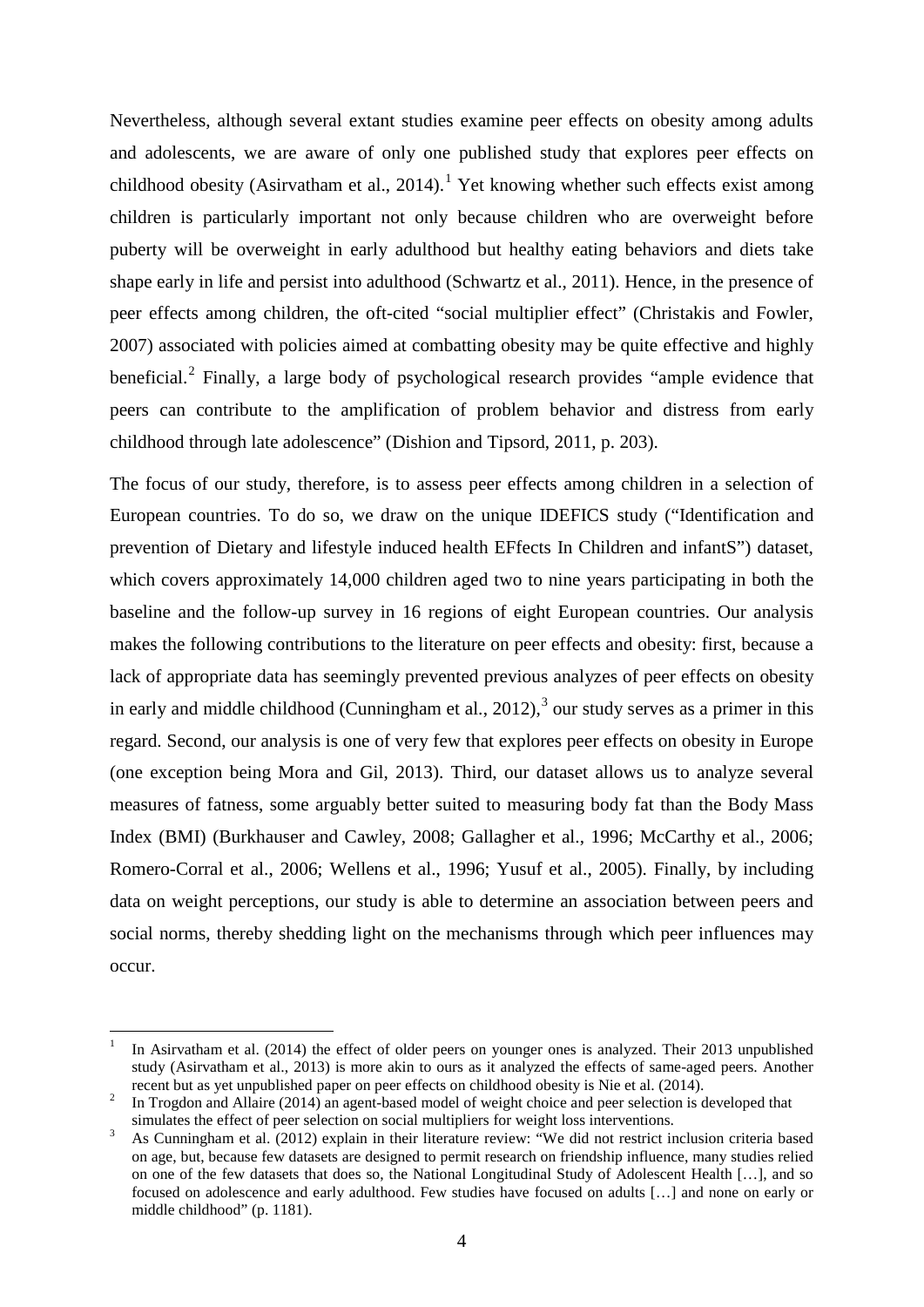The remainder of the paper proceeds as follows: section 2 reviews the relevant research on the topic, section 3 describes our data and methodology, section 4 discusses the study results, and section 5 concludes the paper.

#### **2 Previous research**

The various articles on peer effects and obesity published since Christakis and Fowler's (2007) seminal paper are reviewed in Yakusheva et al. (2014), Cunningham et al. (2012), and Nie et al. (2014), all of whom provide substantial evidence that peer effects exist among adolescents and adults. For the purpose of our study, three findings are particularly important:

First, although this literature uses several different peer concepts, the most common is the average BMI of friends (e.g., Christakis and Fowler, 2007; de la Haye et al., 2011; Mora and Gil, 2013; Renna et al., 2008; Yakusheva et al., 2011). Nevertheless, some studies use a broader measure, such as the average BMI of a community or school grade (e.g., Trogdon et al., 2008; Asirvatham et al., 2014; Nie et al., 2014). Trogdon et al. (2008), however, argue that these broad versus narrow peer measures define conceptually different reference groups: "broader measures of social networks could operate through the establishment of BMI norms and a reference BMI for body image concerns […], while more proximal measures of peer effects could operate through influences on diet and physical activity behaviour" (p. 1390). Both peer concepts have been used in past research, and both have given rise to peer effects.

Second, virtually no research exists that analyzes peer effects on obesity among children. In fact, we are aware of only two recent studies: Nie et al. (2014), using China Health and Nutrition Survey data for a sample of 3- to 18-year-olds, demonstrate that peer effects among children aged 3–10 are mostly stronger than those among adolescents. Similarly, Asirvatham et al. (2013), using data from Arkansas schools, identify peer effects among school children up to grade ten but show that estimates for peers within one grade are much larger than those for peers in other grades within the school.

Third, extant research on the peer effects in adolescence is strongly dominated by studies based on U.S. data – and predominantly data from the National Longitudinal Study of Adolescent Health (NLSAH) (e.g., Cohen-Cole and Fletcher, 2008; Renna et al., 2008; Trogdon et al., 2008; Christakis and Fowler, 2007; Halliday and Kwak, 2009; Yang and Huang, 2013). The only non-U.S. studies we know of are de la Haye et al. (2011) for Australia, Leatherdale and Papadakis (2011) for Canada, Mora and Gil (2013) for Spain, Loh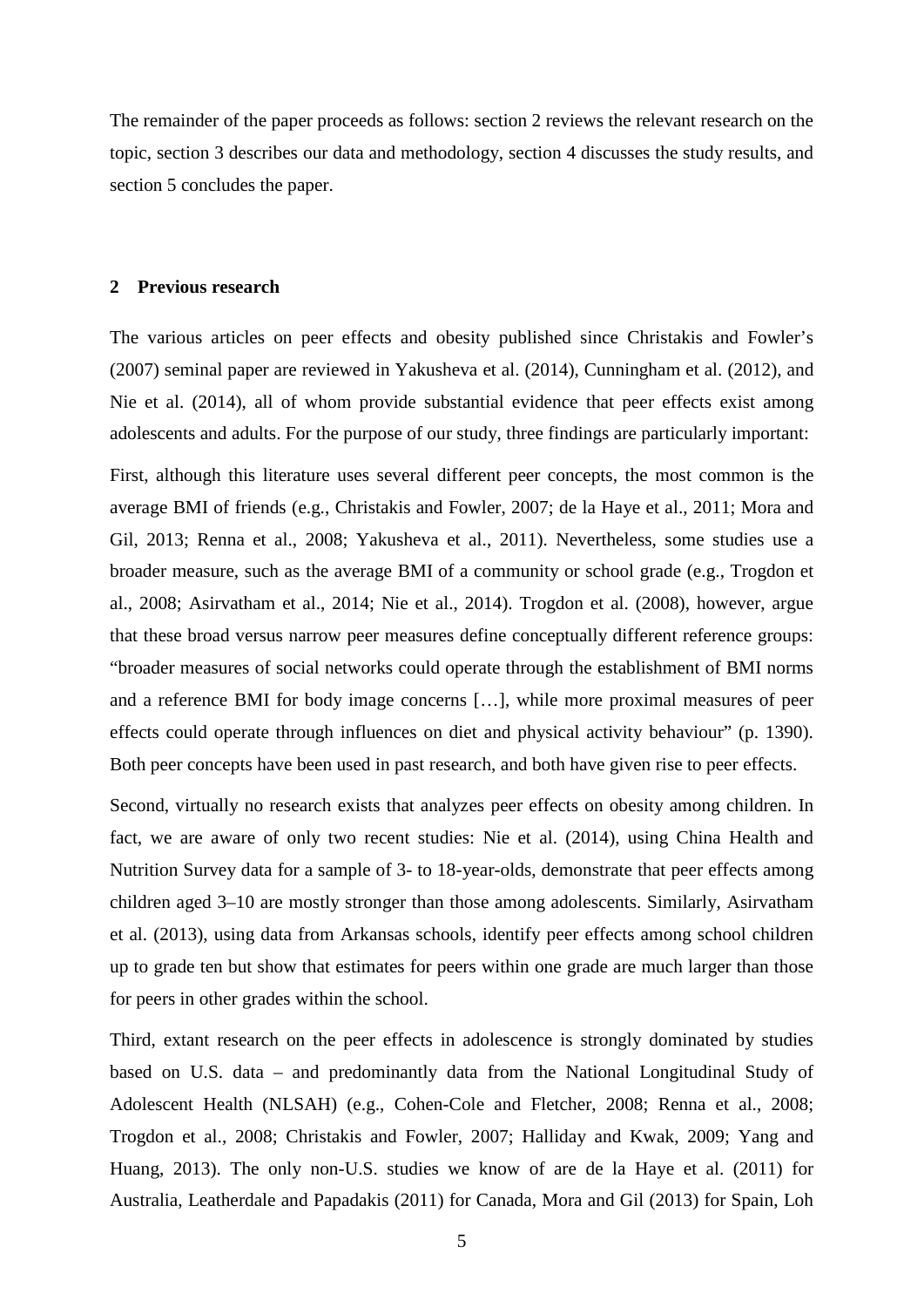and Li (2013) for rural China, and Nie et al. (2014) for China, very little of which reports any results for Europe. Yet extending conclusions from U.S. studies to child obesity-related issues in Europe is problematic not only because of the very different institutional setups (Gwozdz et al., 2013) but also because peer effects may differ among cultures and races (Mora and Gil, 2013; Asirvatham et al., 2013). For example, the Mora and Gil (2013) study, which uses BMI data from secondary school students in Spain for peer groups based on nominated classmate friends, finds that the peer effects are stronger than similar effects observed in the U.S.

Finally, all the studies which we are familiar with use BMI, and most rely on self-reported measures (most notably, from the NLSAH). Not only is there some controversy over BMI's reliability as a measure of body fat (especially among children and adolescents) (see Barlow et al., 2007; Burkhauser and Cawley, 2008; Gallagher et al., 1996; McCarthy et al., 2006; Romero-Corral et al., 2006; Wellens et al., 1996; Yusuf et al., 2005), [4](#page-4-2) but epidemiologists tend to have strong reservations about using *self-reported* data on weight and height because of potential reporting bias (Huybrechts et al., 2006; Shields et al., 2011). Our study therefore uses different measures of fatness to assess peer effects among a sample of European children.

#### **3 Data and Methods**

#### *The IDEFICS study data*

Our dataset is drawn from the IDEFICS study ("Identification and prevention of Dietary and lifestyle induced health EFfects In Children and infantS") (see also Ahrens et al., 2011 and Gwozdz et al., 2013 for a more detailed description), a multi-center population-based study on childhood obesity carried out in two selected regions<sup>[5](#page-6-0)</sup> in each of eight European countries: Belgium, Cyprus, Estonia, Germany, Hungary, Italy, Spain, and Sweden. The child participants were recruited in school and kindergarten settings. One of the study's strengths is that all the children underwent a highly standardized and thorough physical examination (conducted by study nurses, dieticians and medical doctors) to determine body fat, meaning

<span id="page-6-1"></span>It should nonetheless be noted that the use of BMI for children is widespread and has been endorsed by an expert committee convened by the American Medical Association (AMA) in collaboration with the U.S. Department of Health and Human Services Health Resources and Services Administration (HRSA) and the

<span id="page-6-0"></span>CDC (Barlow et al., 2007). <sup>5</sup> The participating regions, which are comparable in their infrastructural, socio-demographic, and socioeconomic characteristics, are as follows: Belgium: Geraardsbergen and Aalter; Cyprus: Strovolos and Paphos; Estonia: Tartu and Tallinn; Germany: Delmenhorst and Wilhelmshaven; Hungary: Pecs and Zalaegerszeg; Italy: Atripalda/Monteforte I/Volturara I and Avellino/Forino/Pratola Serra; Spain: Zaragoza 1. District and Huesca; Sweden: Partille and Alingsas/Mölndal. For a description of the regions, see Bammann et al. (2012).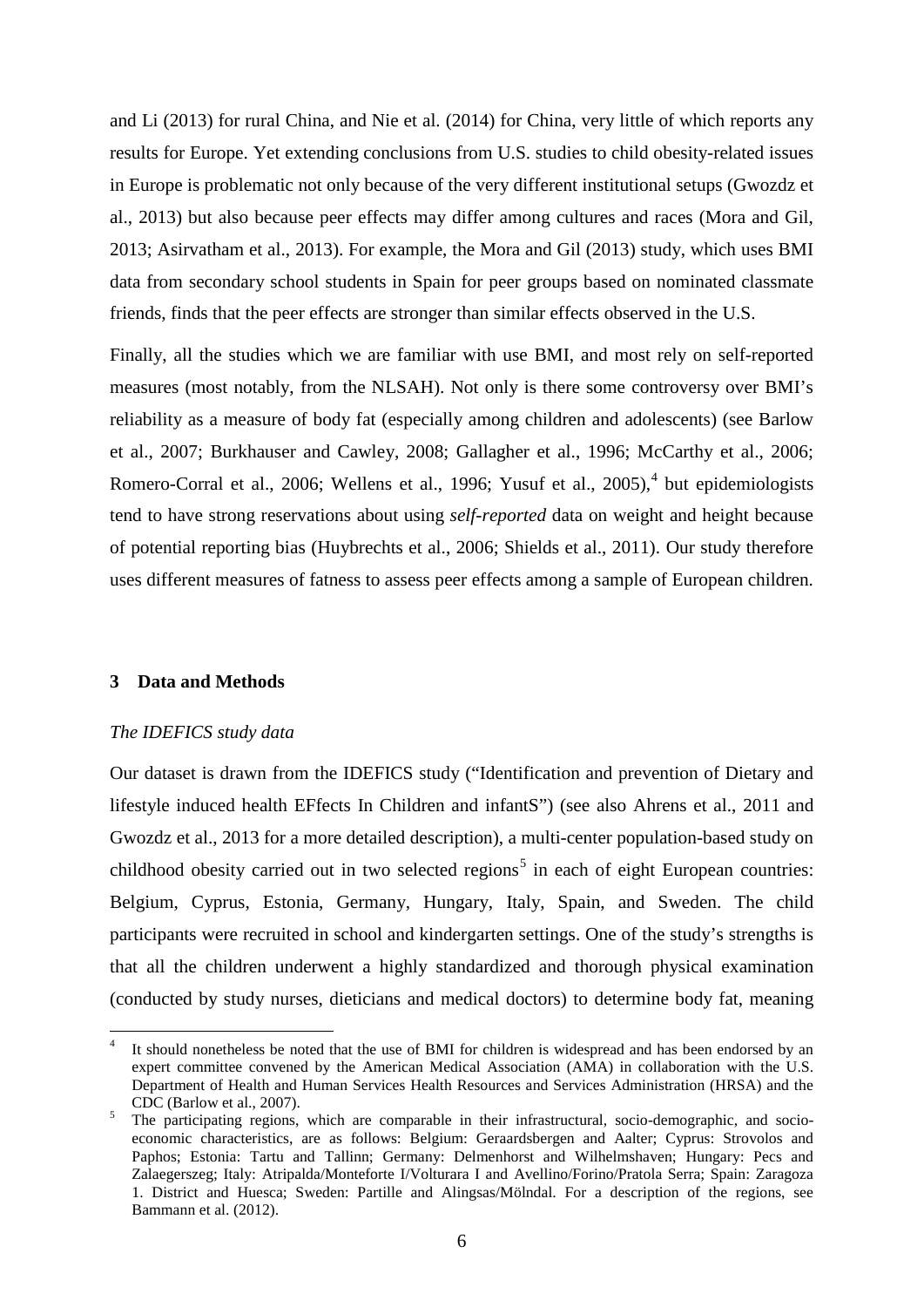that the dataset contains several objective measurements of body fatness. The IDEFICS study also includes detailed information on the children's lifestyle, diets, consumer behavior, parental attitudes, and socio-demographic circumstances. For our study, we analyze such data for a sample of 14,601 children aged two to nine years who participated in both survey waves (2007/08 and 2009/10). These children are from 390 kindergartens and schools, with an average of 41.6 children per setting.

#### *Fatness measures*

Our analysis is based on four fatness measures: (i) measured BMI *z*-values calculated with International Obesity Task Force (IOTF) growth charts, (ii) measured waist circumference *z*-values calculated with IOTF growth charts, (iii) body fat (in kilograms) estimated by a composite measure developed using field-derived data on hip circumference, triceps skinfold, and resistance (measured with BIA), and (iv) percentage of body fat (PBF) calculated by body fat (kg) divided by total weight (kg). Our choice of methods was largely determined by the results of an IDEFICS validation study (Bammann et al., 2013), which revealed high performance values for both the waist circumference and composite measures. Although BMI performed less well, it is the most common measure in the peer-effects literature and so is included for practical reasons (for more information on the composite measure, as well as the advantages and disadvantages of the different measures, see Gwozdz et al., 2013).

#### *Peer group definitions*

We use two broad peer group definitions, both based on average fatness measured by BMI *z*-scores, waist circumference *z*-scores, and body fat. The first definition applies these measures to all children of the same sex in the same school within an age range of one year (excluding the target child) and the second applies it to all children of the same sex in the same school (excluding the target child). These peer groups primarily capture the effect of BMI norms within the setting across the psychosocial mechanisms suggested by Christakis and Fowler (2007), which "rely less on behavioral imitation or modelling and more on changes in individuals' general perceptions of the social norms regarding the acceptability of obesity" (Salvy et al., 2012, p. 374). A priori one could assume that the peer effect of children within the same age group is stronger than for the entire setting. Differences in the effects of these two groups could also be an indication that peer effects indeed exist and are not an artifact of omitted contextual variables (e.g., the nutritional quality of the school meals). It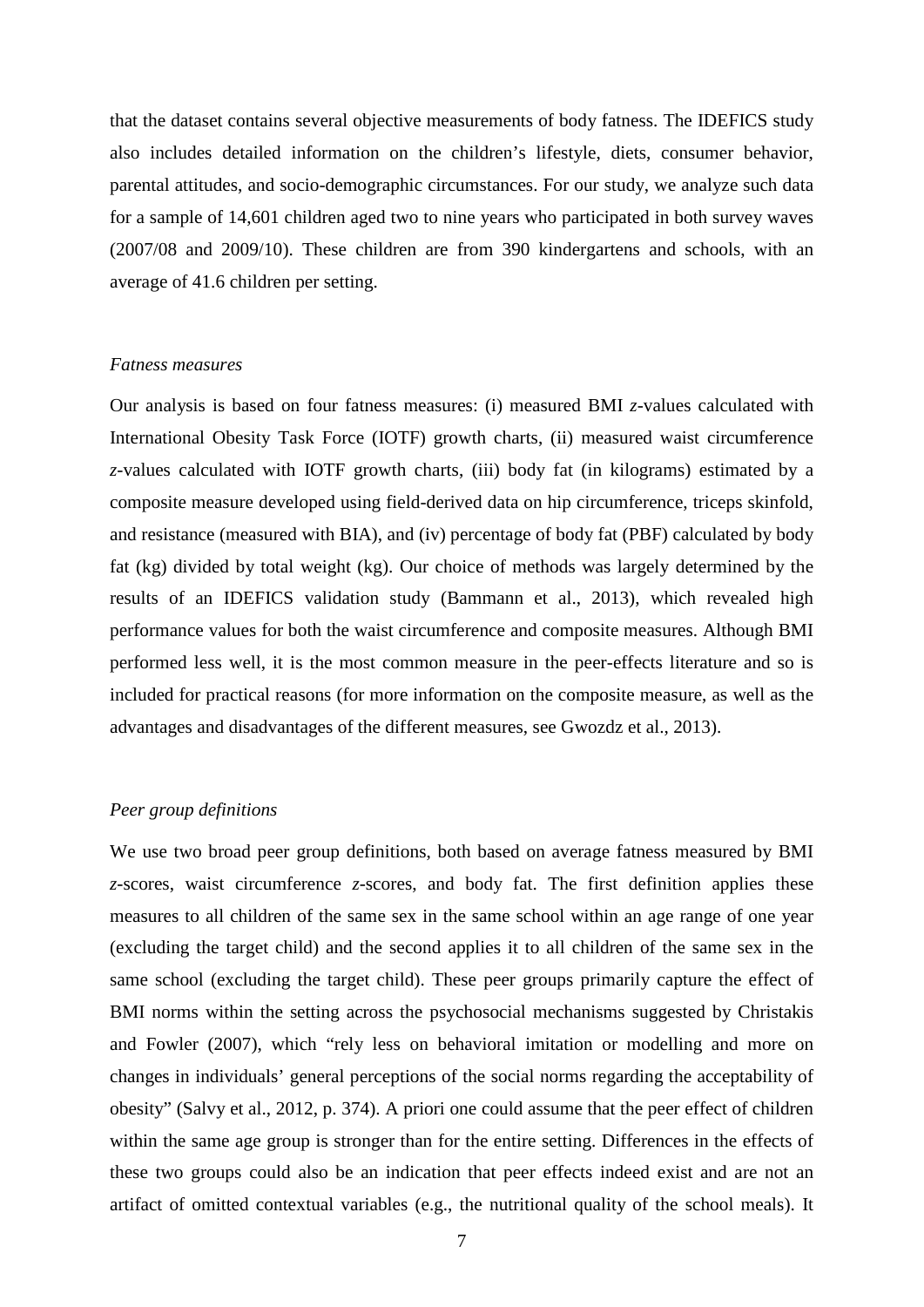should also be noted that such broad measures are more exogenous than those defined using friends (Trogdon et al., 2008), especially with regards to selection and reflection issues. Nevertheless, selection could occur in the form of parents choosing the family residence based on the quality of local schools, which in turn could influence obesity. We are able to partly address this issue by using a fixed-effects specification.

#### *Definitions of weight (mis)perception*

Although research on how peers affect weight perceptions is scarce, especially for children, Blanchflower et al. (2009), using cross-sectional data from the Eurobarometer, do provide evidence that perceptions of overweight depend on peers' BMI among adults (measured as the average BMI in a specific age/gender/country group cell). Assessing the effect of peers on young children's weight perceptions, however, is more difficult because it requires the children's own reports of their weight perceptions, information that is neither readily available nor easy to collect. The IDEFICS survey instead asks for parental perceptions of their children's weight, perceptions that may matter not only because parents play a major role in determining their children's diets and physical activities but because their perceptions may be influenced by the weight of the children's peers (Jones et al., 2012). Specifically, the IDEFICS survey asks parents the following question: *"Do you think your child is: (1) Much too underweight? (2) Slightly too underweight? (3) Proper weight? (4) Slightly too overweight? (5) Much too overweight?"*. To derive our measures, we match parental responses to this item with the four-category Cole and Lobstein (2012) classification of a child's BMI: (1) thin, (2) normal, (3) overweight, or (4) obese. With this information, we create three dummy variables depicting parental (mis)perceptions: perceiving their children as thinner than they are, accurately assessing their children's weight, or perceiving their children as heavier than they are.

#### *Covariates*

C*hild characteristics:* These characteristics include a child's age, sex, birth weight, premature birth and breastfeeding, as well as three variables capturing health problems during the first four weeks after birth (respiratory problems, infections, and jaundice), four variables indicating the number of younger, older, or same-aged sibling or no siblings, and one variable indicating birth in a foreign country. Birth weight is captured by actual birth weight in grams. The additional dummy variables are non-exclusive breastfeeding and the three health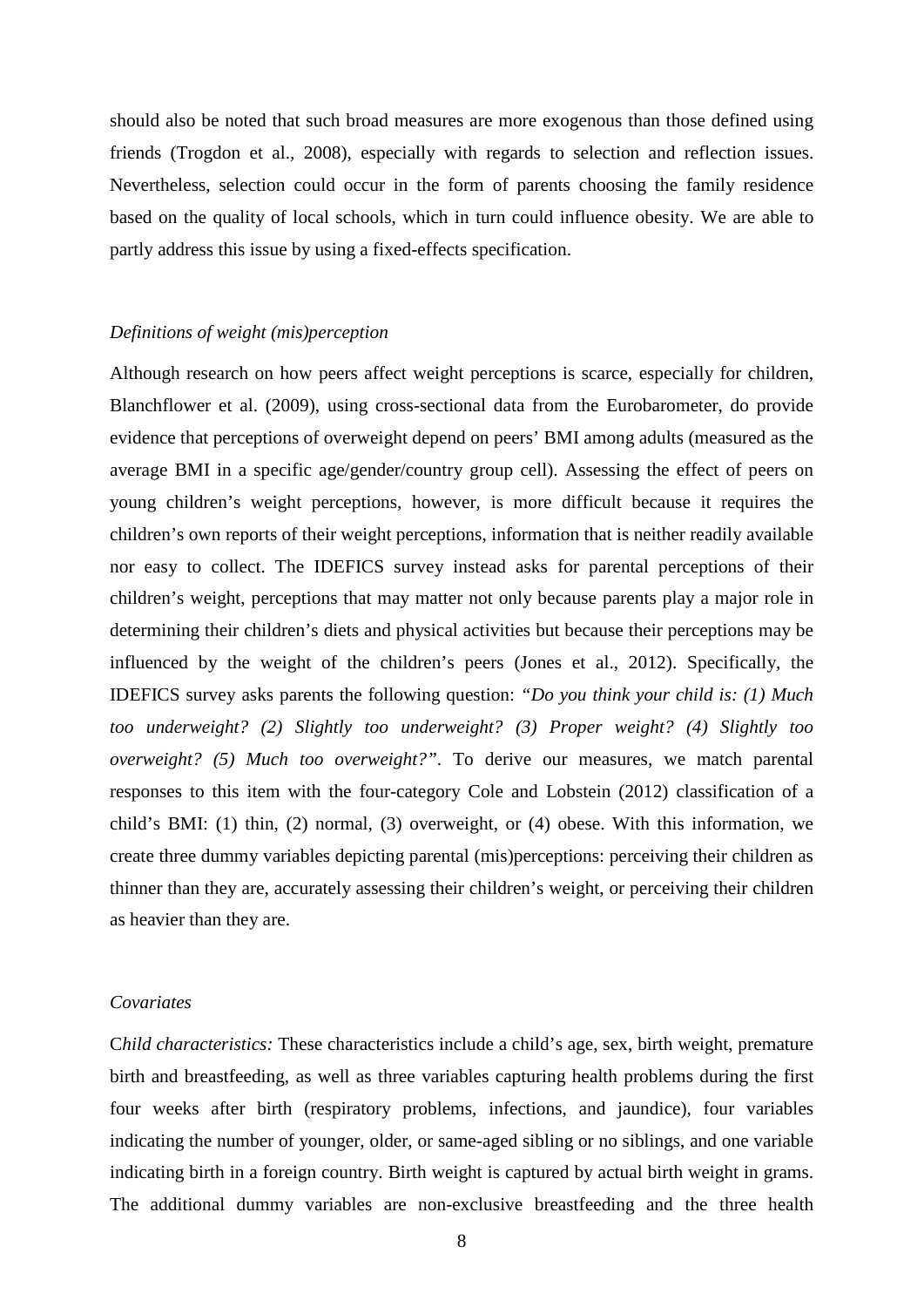problems (respiratory problems, infections, and jaundice). We also include dummy variables capturing the child's country of residency.

*Family and parental characteristics:* These characteristics include parents' age, foreign country of origin, household size, age of mother at birth, weight gained during pregnancy and smoking during pregnancy (dummy), parental employment (represented by three dummy variables: full-time, part-time, and in school/university, with non-working parents as the reference group), and parental BMI.

*Socio-economic variables:* These variables include parents' educational level (ISCED 1–6) and household income (net income after taxes and deductions), which is classified into nine categories. To derive comparable income categories by country, we build country-specific categories based on the median equivalent income adjusted for the number of household members. The lowest category is defined by each country's poverty line for a single parent with one child. The middle category is the median country-specific income for a household consisting of two adults and one child (see Bammann et al., 2012, for a more detailed description of these categories).

#### *Statistical analysis*

In a first step, we estimate a pooled ordinary least squares (OLS) model of the following form:

$$
W_{ij} = \alpha_0 + \alpha_1 W_{-ij} + \alpha_2 X_{ij} + \varepsilon_i
$$

where  $W_{ij}$  is the fatness measure of child *i* in school *j*, and  $W_{-ij}$  is the average measure of fatness in the peer group, excluding individual  $i$ .  $X_{ij}$  captures the individual, family, parental, and socio-economic control variables;  $\varepsilon_i$  is the error term; and  $\alpha_1$  is the endogenous peer effect. Outcomes are clustered at the setting level. OLS estimates based on this model, however, cannot correctly identify the endogenous peer effect because of the reflection problem (Manski, 1993), which stems from the fact that  $W_{-ij}$ , being computed as the mean fatness of individual *i'*s reference group, is endogenous. This latter is also a source of a simultaneity problem in that the second variable influences the individual's BMI while in turn being influenced by it. Although our broad measure of peer group is more exogenous than measures defined based on friends (Trogdon et al., 2008), this reflection issue may still remain.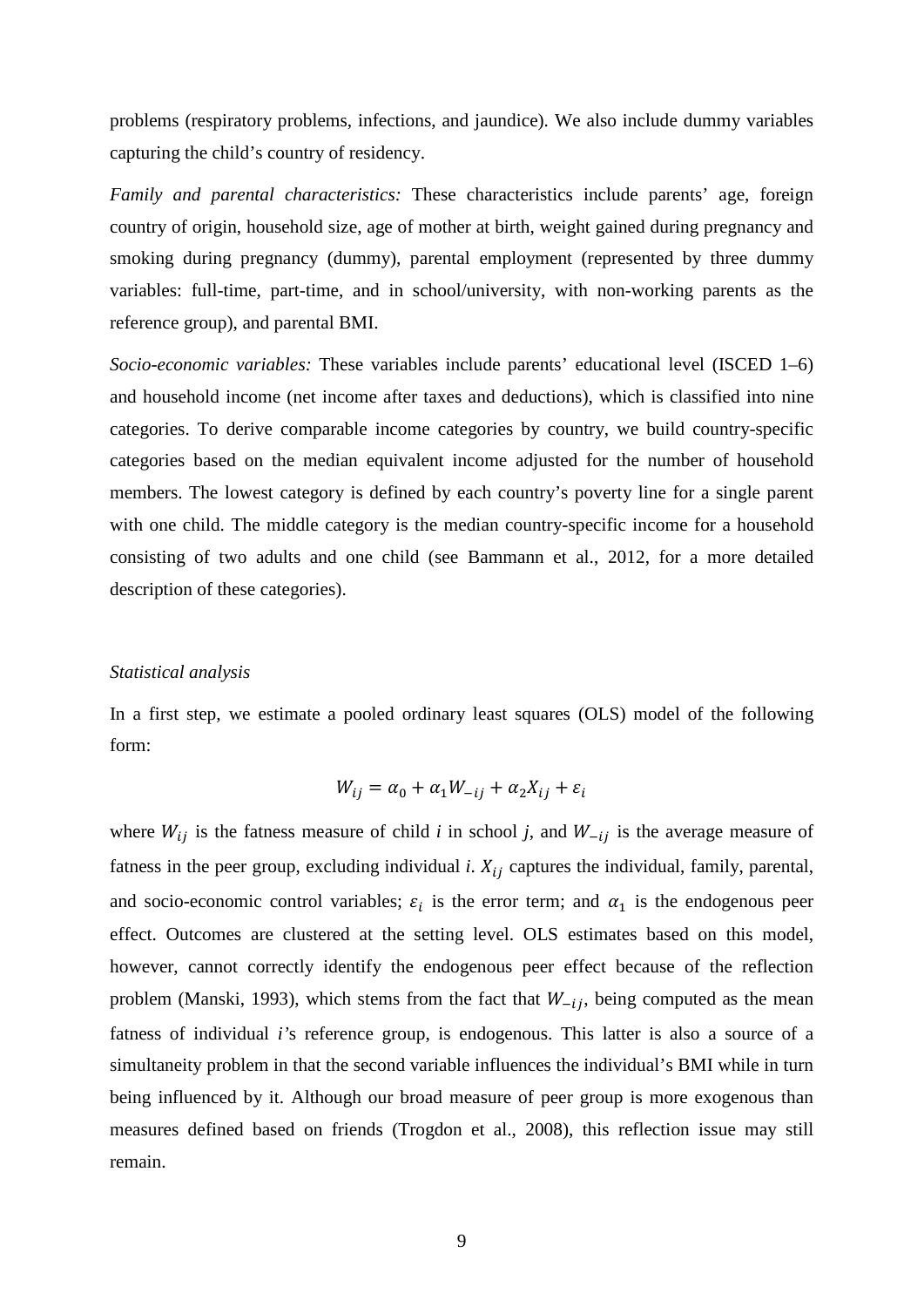We mitigate this bias by also estimating a fixed-effects model along the lines of Arcidiacono and Nicholson (2005) and Halliday and Kwak (2009), expressed formally as:

$$
W_{ijt} = \alpha_0 + \alpha_1 W_{-ijt} + \alpha_2 X_{ijt} + \mu_i + \varepsilon_{it}
$$

where  $W_{ijt}$  is the fatness measure of child *i* in school *j* at time *t*,  $X_{ijt}$  depicts the time-variant control variables,  $\mu_i$  is the time-invariant fixed-effects, and  $\varepsilon_{it}$  is the error term. Although this approach does not necessarily remedy the endogeneity problem, the alternative of using instrumental variables (such as background information on peers) is also not without drawbacks. In particular, as pointed out by Halliday and Kwak (2009), it comes at the expense of increased measurement error and weak instruments.<sup>[6](#page-6-1)</sup> This inability to totally solve the potential endogeneity problem means that we can draw no conclusions about causality and our estimates must be interpreted as upper bounds (Halliday and Kwak, 2009). In a final step, we analyze parental misperceptions of their children's weight by estimating a pooled logit model using the same specifications as in the pooled OLS case.

#### **4 Results**

#### *Analysis of the entire sample*

The peer-effect estimates for the entire sample are given in table 1 and the descriptive statistics, in appendix table A1. The first two columns of table 1 report the results for the pooled OLS estimates, and the last two columns, the results for the fixed-effects model. The rows show the results for the four dependent variables; namely, BMI *z*-score, waist circumference *z*-score, fat mass in kilograms, and PBF, respectively. For each dependent variable, coefficients are given for both peer definitions.

As the table shows, the peer effects are positive and significant, and the coefficients for the broader definition of peers (i.e., at the setting level) are much smaller than those for the

<span id="page-10-0"></span> <sup>6</sup> However, in order to identify a causal relationship between peer effects and individual BMI, we also perform a two-stage Generalized Method of Moment (GMM) procedure. Following Renna et al. (2008), Trogdon et al. (2008) and Loh and Li (2013), we adopt average peers' parental BMI as instruments and our results indicate that average peer effects are positive (e.g., coefficient of 0.368 when using BMI *z*-scores) and significant. We also notice a larger effect of peers when using the broader peer definition (setting) compared to the narrow peer definition (+/- 1 year). We do, however, observe heteroskedasticity (Breusch-Pagan test=121.10, p-value=0.00). The results are available upon request. We do not want to, however, overinterpret these results, because, as pointed out by Cawley and Ruhm (2011), the validity of these instruments is questionable: "friendships could also be selected on the basis of obesity status, with obese youths are relatively likely to have obese parents. This strategy may also suffer from a second-order case of the reflection problem – friend's parents' weight may be affected by friend's weight which in turn may be affected by the respondent's weight" (Cawley and Ruhm, 2011, p. 49).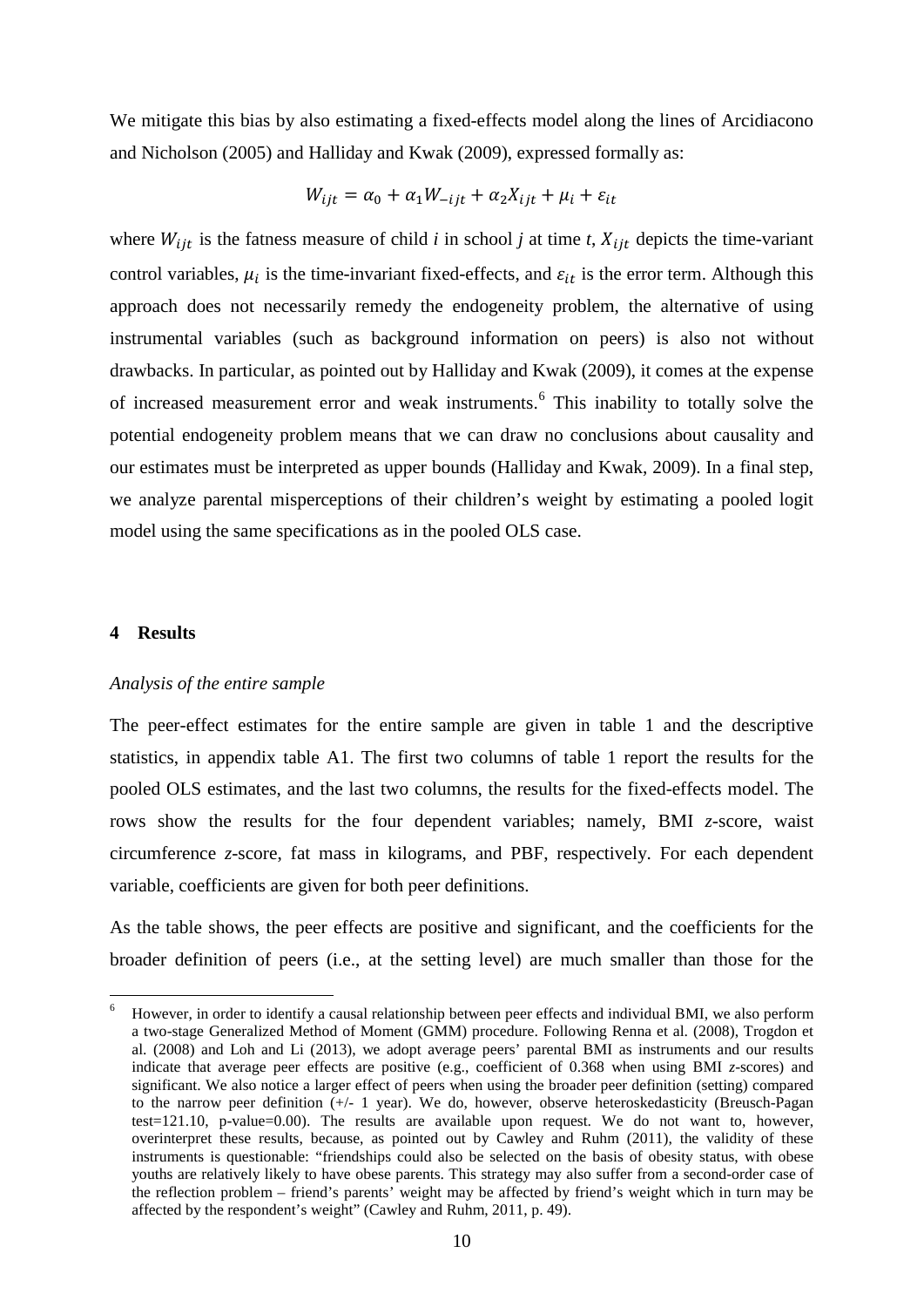narrower definition (i.e., children within  $+/- 1$  year). In the case of PBF we even observe a very small negative effect. With regard to the magnitude of the estimated effects, the BMI estimate in the fixed-effects model gives rise to a coefficient of 0.379 (0.142) when using the narrow (broad) peer definition. The corresponding values for waist circumference are 0.540 and 0.100 for the narrow and broad peer definitions, respectively. Thus, when using waist circumference and a narrow definition, a 1-standard deviation increase in the peer group's average BMI (e.g. a movement from mean BMI to the  $85<sup>th</sup>$  percentile in the underlying growth chart population; or a movement from mean BMI to overweight) goes hand in hand with a 0.54 standard deviation increase in individual BMI (e.g. a movement from mean BMI to about the  $70<sup>th</sup>$  percentile in the underlying growth chart population). The results based on fat mass and PBF are easier to interpret: a 1kg increase in peer fat mass goes hand in hand with a 235g (89g) increase in individual fat mass when the narrow (broad) peer definition is used (based on the fixed-effects model). A one percentage point increase in PBF corresponds to a 0.163% point increase in individual PBF in the fixed-effects model and when using the narrow definition. In general, the peer effects are smaller in the fixed-effects specification. Interestingly, the waist circumference estimates of the peer effect tend to be significantly larger than those for the BMI estimates, particularly under the narrower peer definition. This finding indicates that using other obesity measures than BMI can give rise to substantially different results. Burkhauser and Cawley (2008) show that, among adults, correlation of obesity with employment is sensitive to the definition of obesity, and that BMI is often less significant that more accurate measures of body fat. The authors attribute this insignificance to the inability of BMI to distinguish between total body fat and fat-free mass. Thus, the more significant and stronger measures obtained with waist circumference (compared to BMI) could be due to the fact that, in the IDEFICS study, waist circumference is a more valid measure of body fatness (Bammann et al., 2013), and therefore better able to distinguish between total body fat and fat-free mass.

Our results are generally in line with Asirvatham et al.'s (2013) study of Arkansan children. Their results show that a twofold increase in the obese proportion among peers in the same grade gives rise to an approximately 0.4 standard deviation increase in individual BMI. However, contrary to Asirvatham et al. (2013), we find no pronounced gender differences among our sample of European children (see appendix table A2). In Peng et al.'s (2014) study for China, peer-effect estimates using BMI z-scores among children aged three to nine are, depending on the specification, between 0.2 and 0.1.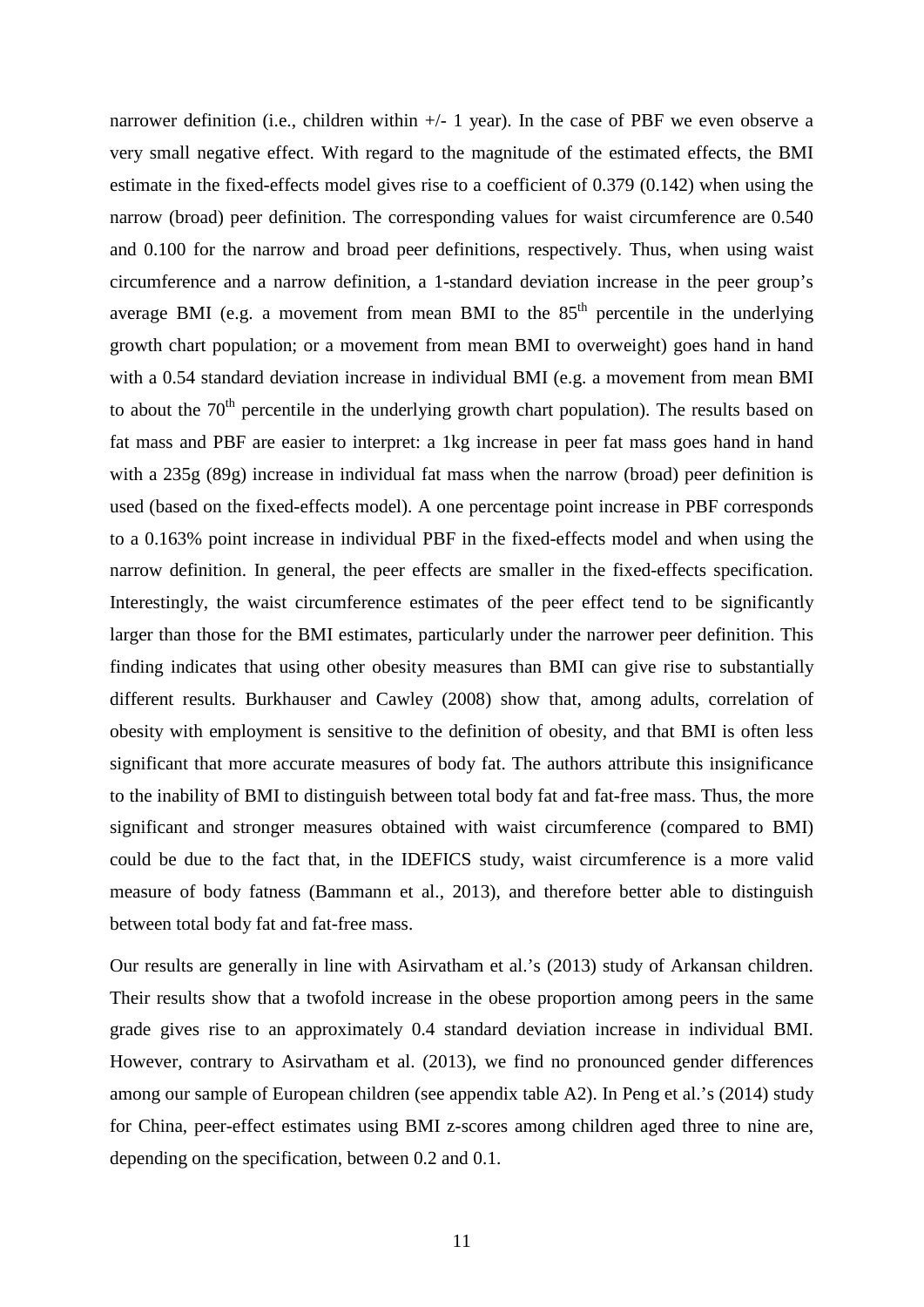|                    |                       | Pooled OLS                             | Fixed effects         |                    |  |
|--------------------|-----------------------|----------------------------------------|-----------------------|--------------------|--|
|                    | Peer:<br>$+/- 1$ year | Peer: setting                          | Peer:<br>$+/- 1$ year | Peer: setting      |  |
|                    |                       | <b>BMI</b> z-score                     |                       |                    |  |
| Peer BMI           | $0.267***$            | $0.214***$                             | $0.379***$            | $0.142***$         |  |
|                    | (0.044)               | (0.056)                                | (0.037)               | (0.020)            |  |
| 95% CI             | [0.181, 0.353]        | [0.104, 0.324]                         | [0.306, 0.452]        | [0.104, 0.181]     |  |
|                    |                       |                                        |                       |                    |  |
| Obs.               | 14,566                | 16,549                                 | 14,566                | 16,549             |  |
| F-value            | 105.31                | 107.26                                 | 12.55                 | 11.71              |  |
| (p-value)          | 0.000                 | 0.000                                  | 0.000                 | 0.000              |  |
| adj./overall R-sqr | 0.227                 | 0.223                                  | 0.048                 | 0.030              |  |
|                    |                       | Waist circumference z-score            |                       |                    |  |
| Peer waist         | $0.403***$            | $0.171***$                             | $0.540***$            | $0.100***$         |  |
|                    | (0.036)               | (0.048)                                | (0.032)               | (0.024)            |  |
| 95% CI             | [0.332, 0.475]        | [0.076, 0.266]                         | [0.476, 0.603]        | [0.053, 0.147]     |  |
|                    |                       |                                        |                       |                    |  |
| Obs.               | 13,986                | 15,795                                 | 13,986                | 15,795             |  |
| F-value            | 172.85                | 119.09                                 | 37.14                 | 25.34              |  |
| (p-value)          | 0.000                 | 0.000                                  | 0.000                 | 0.000              |  |
| adj./overall R-sqr | 0.250                 | 0.239                                  | 0.051                 | 0.026              |  |
|                    |                       | Fat mass (in kg)                       |                       |                    |  |
| Peer fat           | $0.698***$            | $0.269***$                             | $0.235***$            | $0.089***$         |  |
|                    | (0.032)               | (0.080)                                | (0.025)               | (0.011)            |  |
| 95% CI             | [0.635,               | [0.111,                                | [0.185,               | [0.068,            |  |
|                    | 0.761]                | $0.427$ ]                              | 0.284]                | 0.109]             |  |
| Obs.               | 13,001                | 14,601                                 | 13,001                | 14,601             |  |
| F-value            | 236.58                | 150.52                                 | 11.99                 | 13.08              |  |
| (p-value)          | 0.000                 | 0.000                                  | 0.000                 | 0.000              |  |
| adj./overall R-sqr | 0.390                 | 0.336                                  | 0.131                 | 0.051              |  |
|                    |                       |                                        |                       |                    |  |
| Peer PBF           | $0.645***$            | Percentage body fat (PBF)<br>$-0.158*$ | $0.163***$            | $-0.032***$        |  |
|                    | (0.034)               | (0.063)                                | (0.025)               | (0.011)            |  |
| 95% CI             | [0.579, 0.711]        | $[-0.283, -0.034]$                     | [0.114, 0.212]        | $[-0.055, -0.009]$ |  |
|                    |                       |                                        |                       |                    |  |
| Obs.               | 12,549                | 14,713                                 | 12,549                | 14,713             |  |
| F-value            | 133.55                | 67.71                                  | 170.69                | 221.65             |  |
| (p-value)          | 0.000                 | 0.000                                  | 0.000                 | 0.000              |  |
| adj./overall R-sqr | 0.285                 | 0.252                                  | 0.043                 | 0.0645             |  |

Table 1: Peer effects for the entire sample – pooled OLS and fixed effects

Note: Dependent variables are four obesity measures (BMI *z*-scores, waist circumference *z*-scores and fat mass in kg by Bammann et al., 2013, percentage body fat) for children aged 2-9. Pooled OLS regressions include child, family, parental, and socio-economic controls. Fixed-effects model only includes the time-variant controls. Standard error in parentheses. Clustering at the setting level. \*  $p < .05$ , \*\*  $p < .01$ , \*\*\*  $p < .001$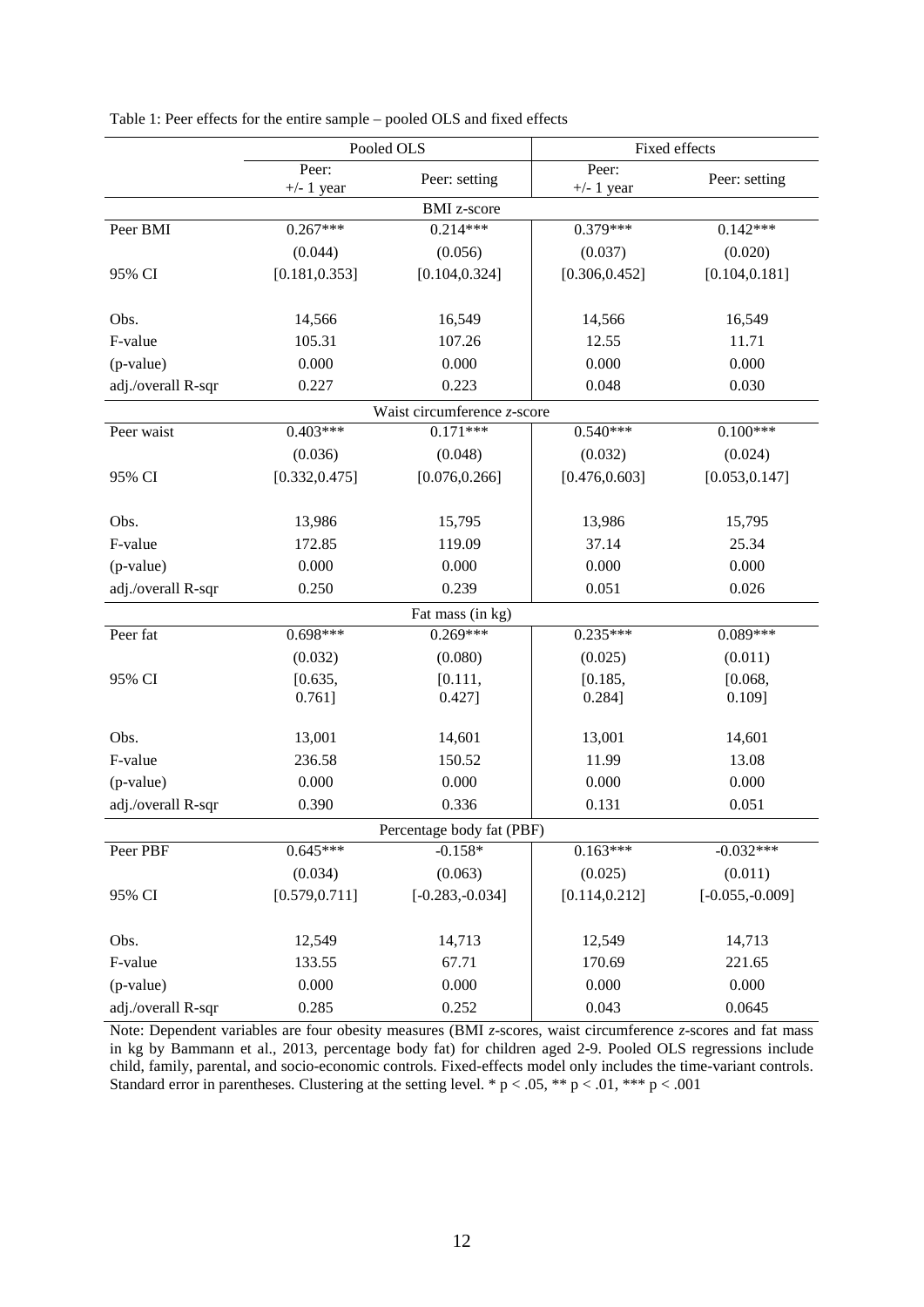#### *Individualism versus collectivism*

One of the unique features of the IDEFICS dataset is that it covers several European regions, making cross-cultural comparisons feasible. Because peer effects may differ among cultures (Mora and Gil, 2013), it is useful to characterize them according to type, with one possibility being individualist versus collectivist. According to Prinstein and Dodge (2008), peer effects may be larger in collectivistic societies: "As a function of culture descriptive constructs such as collectivism and individualism, children are likely to feel different pressures to conform or to be part of the social group. It is possible that the effects of peer influence would be stronger for persons who are sensitive to the collectivistic orientation that may exist in their society. Persons who believe that their culture is characterized by individualism may be more likely to be immune to the effects of peers" (p. 137). According to Hofstede (2001) and Hofstede et al.  $(2010)$ , Cyprus, Italy,<sup>[7](#page-10-0)</sup> and Spain are primarily collectivist countries, while Belgium, Estonia, Germany, Hungary, and Sweden are predominantly individualist. To shed light on the collectivist versus individualist hypothesis, we run individual country fixed-effects regressions using the narrow peer definition (see table 2). Our results suggest that collectivist societies may indeed be more susceptible to peer effects, an observation best supported by the analysis based on waist circumference: peer effects in the Spanish, Italian, and Cypriot samples are considerably larger than in the samples for most other countries (with the exception of Estonia). The analysis based on BMI and PBF, however, provides only limited support for the hypothesis, and the analysis based on body fat provides none. Overall, however, we note that the estimated peer effects vary substantially both among countries and among the three measures of fatness. Moreover, despite the reasonably large sample sizes, a number of estimates are not statistically significant.<sup>[8](#page-13-0)</sup>

 <sup>7</sup> According to the Hofstede classification, Italy as a whole is predominantly individualist; however, Southern Italy (where our data were collected) is mostly collectivist.<br>This insignificance persists when we use the pooled OLS model instead of the fixed-effects model.

<span id="page-13-0"></span>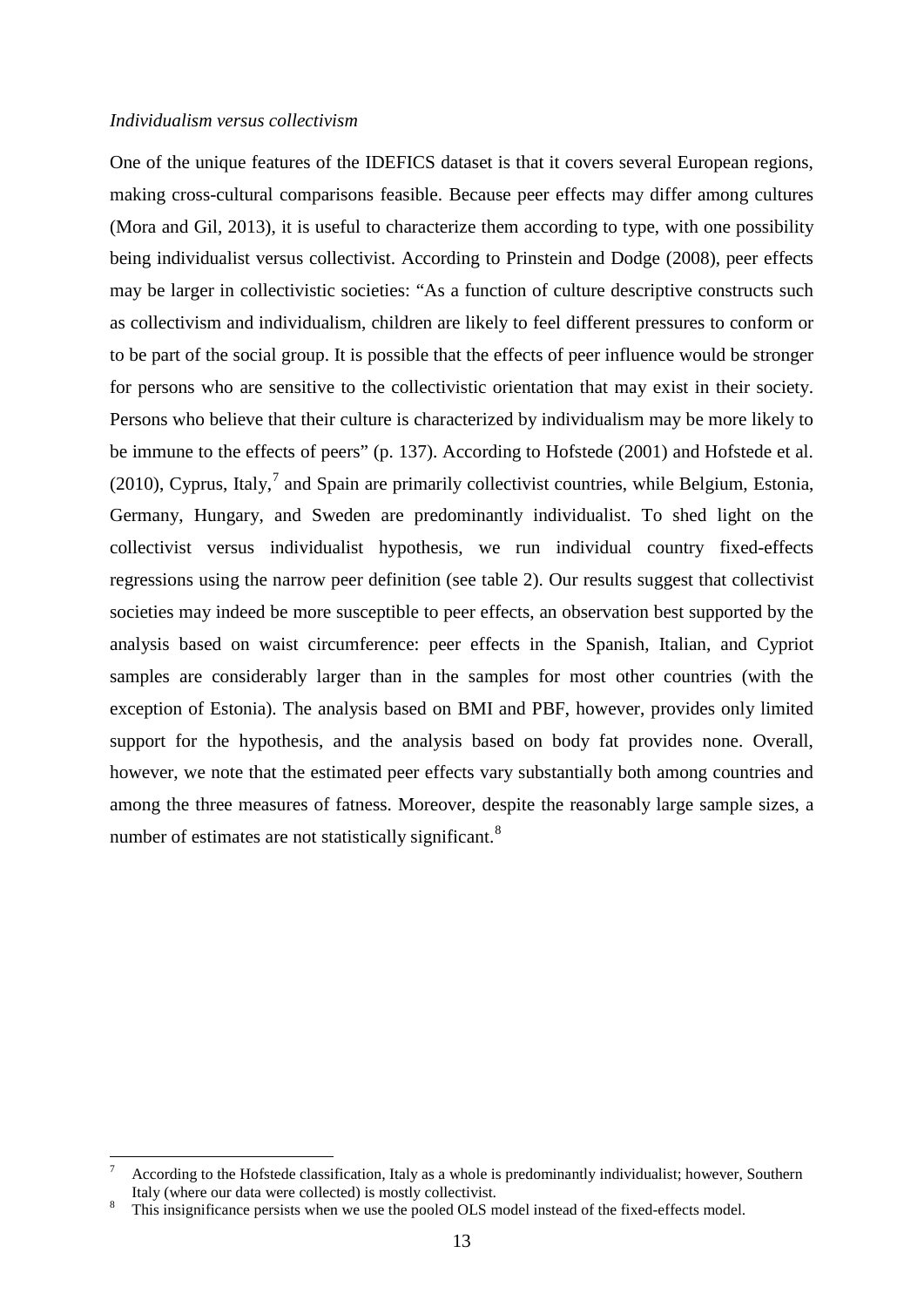|                     | Collectivistic    |                      |                   | Individualistic             |                      |                      |                      |                   |
|---------------------|-------------------|----------------------|-------------------|-----------------------------|----------------------|----------------------|----------------------|-------------------|
|                     | <b>ITA</b>        | <b>ESP</b>           | <b>CYP</b>        | <b>BEL</b>                  | <b>SWE</b>           | <b>GER</b>           | <b>HUN</b>           | <b>EST</b>        |
|                     |                   |                      |                   | <b>BMI</b> z-score          |                      |                      |                      |                   |
| Peer<br><b>BMI</b>  | $0.440***$        | $-0.033$             | $0.402***$        | $-0.082$                    | 0.225                | 0.192                | $0.277*$             | $0.609***$        |
|                     | (0.101)           | (0.131)              | (0.111)           | (0.121)                     | (0.133)              | (0.101)              | (0.125)              | (0.080)           |
| 95% CI              | [0.242,<br>0.637] | $[-0.289,$<br>0.224] | [0.184,<br>0.620] | $[-0.321,$<br>$0.157$ ]     | $[-0.037,$<br>0.487] | $[-0.007,$<br>0.391] | [0.031,<br>$0.523$ ] | [0.453,<br>0.766] |
| Obs.                | 2,501             | 1,717                | 1,219             | 1,671                       | 2,194                | 1,270                | 2,007                | 1,987             |
| F-value             | 6.38              | 5.23                 | 4.04              | 1.99                        | 1.08                 | 1.74                 | 1.58                 | 3.53              |
| $(p-$<br>value)     | 0.000             | 0.000                | 0.000             | 0.000                       | 0.120                | 0.000                | 0.000                | 0.000             |
| overall<br>$R$ -sqr | 0.137             | 0.138                | 0.183             | 0.093                       | 0.024                | 0.108                | 0.073                | 0.095             |
|                     |                   |                      |                   | Waist circumference z-score |                      |                      |                      |                   |
| Peer<br>waist       | $0.662***$        | $0.624***$           | $0.545***$        | $0.278*$                    | $0.264**$            | $0.281*$             | $0.267**$            | $0.622***$        |
|                     | (0.080)           | (0.095)              | (0.139)           | (0.113)                     | (0.099)              | (0.110)              | (0.095)              | (0.079)           |
| 95% CI              | [0.505,           | [0.437,              | [0.271,           | [0.056,                     | [0.071,              | [0.064,              | [0.080,              | [0.467,           |
|                     | 0.818]            | $0.811$ ]            | 0.819]            | 0.500]                      | 0.458]               | 0.498]               | $0.455$ ]            | $0.776$ ]         |
| Obs.                | 2,438             | 1,670                | 1,183             | 1,553                       | 2,012                | 1,252                | 1,997                | 1,881             |
| F-value             | 12.42             | 7.62                 | 1.94              | 5.03                        | 4.79                 | 10.00                | 4.76                 | 8.04              |
| $(p-$<br>value)     | 0.000             | 0.000                | 0.000             | 0.000                       | 0.000                | 0.000                | 0.000                | 0.000             |
| overall<br>$R$ -sqr | 0.243             | 0.195                | 0.101             | 0.219                       | 0.110                | 0.421                | 0.192                | 0.212             |
|                     |                   |                      |                   | Fat mass (in kg)            |                      |                      |                      |                   |
| Peer fat            | 0.079             | 0.029                | $0.530***$        | $0.159*$                    | $0.149*$             | $0.207**$            | $0.147*$             | $0.332***$        |
|                     | (0.059)           | (0.117)              | (0.095)           | (0.070)                     | (0.070)              | (0.071)              | (0.068)              | (0.071)           |
| 95% CI              | $[-0.036,$        | $[-0.201,$           | [0.343,           | [0.022,                     | [0.011,              | [0.066,              | [0.013,              | [0.192,           |
|                     | 0.195]            | 0.258]               | 0.716]            | 0.296]                      | 0.286]               | 0.348]               | 0.281]               | 0.473]            |
| Obs.                | 2,336             | 1,679                | 1,056             | 1,417                       | 1,875                | 1,204                | 1,768                | 1,666             |
| F-value             | 1.44              | 0.91                 | 5.26              | 2.64                        | 3.99                 | 4.43                 | 1.28                 | 6.15              |
| $(p-$<br>value)     | 0.000             | 0.906                | 0.000             | 0.000                       | 0.000                | 0.000                | 0.003                | 0.000             |
| Overall<br>$R$ -sqr | 0.037             | 0.028                | 0.245             | 0.133                       | 0.107                | 0.246                | 0.062                | 0.173             |
|                     |                   |                      |                   | Percentage body fat (PBF)   |                      |                      |                      |                   |
| Peer                | $0.230***$        | $-0.175$             | $0.552***$        | 0.185                       | $0.222*$             | 0.143                | $0.196*$             | $-0.009$          |
| PBF                 | (0.053)           | (0.091)              | (0.094)           | (0.101)                     | (0.099)              | (0.107)              | (0.076)              | (0.078)           |
| 95% CI              | [0.126,           | $[-0.353,$           | [0.366,           | $[-0.014,$                  | [0.028,              | $[-0.067,$           | [0.046,              | $[-0.162,$        |
|                     | 0.334]            | 0.004]               | 0.737]            | 0.384]                      | 0.416]               | 0.353]               | 0.346]               | 0.144]            |
| Obs.                | 2,100             | 1,660                | 1,082             | 1,675                       | 1,425                | 1,608                | 1,219                | 1,780             |
| F-value             | 52.18             | 21.01                | 28.90             | 39.06                       | 22.15                | 18.10                | 42.68                | 15.80             |
| $(p-$<br>value)     | 0.000             | 0.000                | 0.000             | 0.000                       | 0.000                | 0.000                | 0.000                | 0.000             |
| Overall<br>$R$ -sqr | .057              | .041                 | .039              | .076                        | .023                 | .087                 | 0.001                | 0.028             |

| Table 2: Peer effects by country – fixed effects |  |  |
|--------------------------------------------------|--|--|
|--------------------------------------------------|--|--|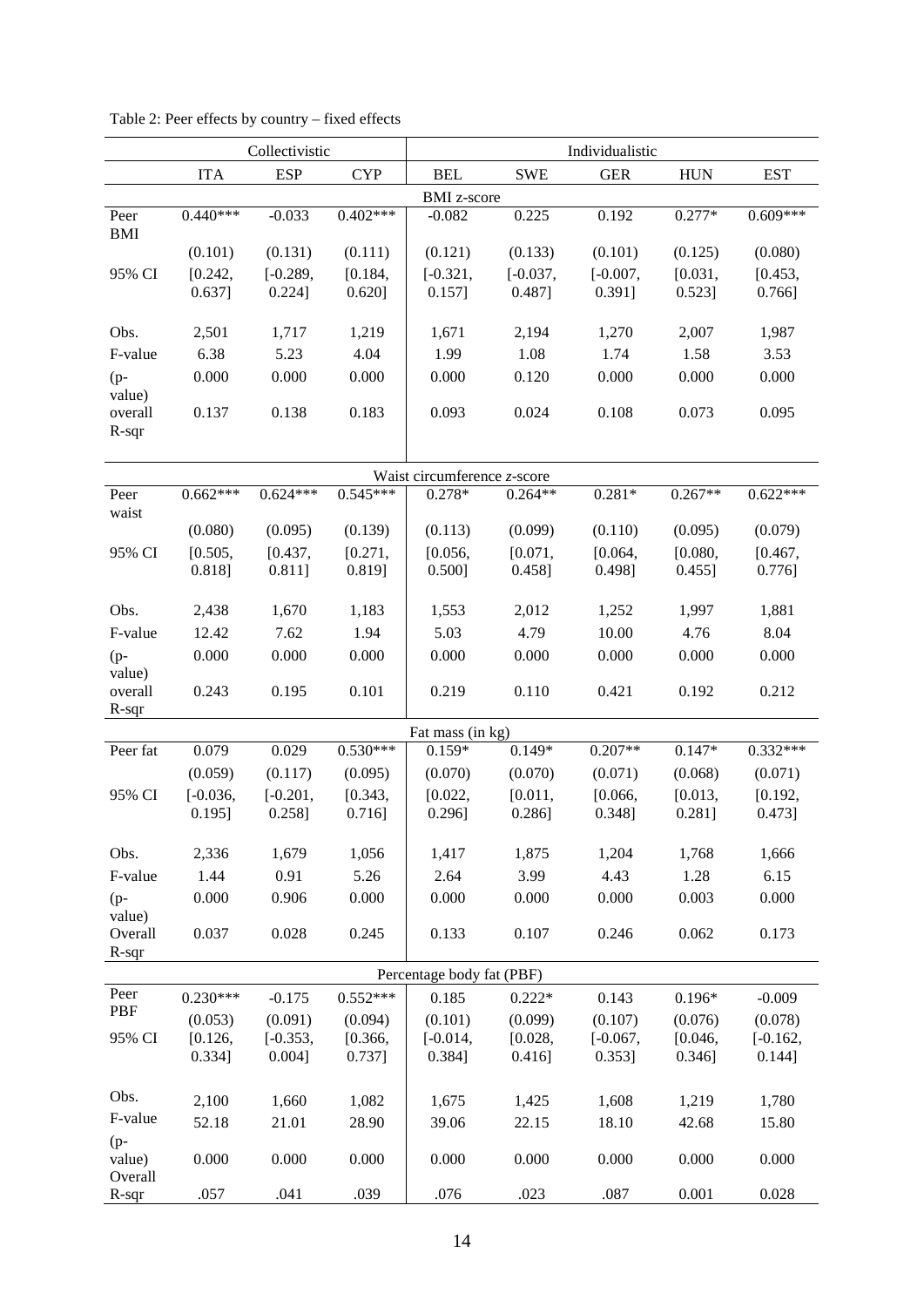Note: Dependent variables are four obesity measures (BMI *z*-scores, waist circumference *z*-scores and fat mass in kg by Bammann et al., 2013, percentage body fat) for children aged 2-9. Fixed-effects model only includes the time-variant controls. The regions are: Belgium: Geraardsbergen and Aalter; Cyprus: Strovolos and Paphos; Estonia: Tartu and Tallinn; Germany: Delmenhorst and Wilhelmshaven; Hungary: Pecs and Zalaegerszeg; Italy: Atripalda/Monteforte I/Volturara I and Avellino/Forino/Pratola Serra; Spain: Zaragoza 1. District and Huesca; Sweden: Partille and Alingsas/Mölndal. Standard error in parentheses. \* p < .05, \*\* p < .01, \*\*\* p < .001

#### *Effect of peers on parental perceptions*

As in several other studies (see Parry et al., 2008, for a meta-analysis), our results also confirm a clear disconnect in parental perceptions of their child's weight status. According to the descriptive statistics for all children in both waves (see table 3), only 14% of the parental perceptions correctly identified obesity in their child, while over half misperceived overweight.

| BMI              |                |                         |                         |                      |                        |                        |        |
|------------------|----------------|-------------------------|-------------------------|----------------------|------------------------|------------------------|--------|
| categories       |                |                         |                         | Parental perceptions |                        |                        |        |
|                  |                | Much too<br>underweight | Slightly<br>underweight | Proper weight        | Slightly<br>overweight | Much too<br>overweight | Total  |
|                  |                |                         |                         |                      |                        |                        |        |
| Thin             | N              | 208                     | 1,278                   | 1,239                | 9                      | $\mathbf{1}$           | 2,735  |
|                  | $%$ row        | 7.61                    | 46.73                   | 45.30                | 0.33                   | 0.04                   | 100.00 |
|                  | $%$ col        | 56.99                   | 30.52                   | 6.93                 | 0.28                   | 0.34                   | 10.52  |
|                  |                |                         |                         |                      |                        |                        |        |
| Normal<br>weight | N              | 140                     | 2,777                   | 14,358               | 479                    | 6                      | 17,76  |
|                  | $%$ row        | 0.79                    | 15.64                   | 80.84                | 2.70                   | 0.03                   | 100.00 |
|                  | % col          | 38.36                   | 66.31                   | 80.30                | 14.66                  | 2.02                   | 68.31  |
|                  |                |                         |                         |                      |                        |                        |        |
| Overweight       | $\mathbf N$    | $\overline{3}$          | 76                      | 2,055                | 1,501                  | 36                     | 3,671  |
|                  | $%$ row        | 0.08                    | 2.07                    | 55.98                | 40.89                  | 0.98                   | 100.00 |
|                  | % col          | 0.82                    | 1.81                    | 11.49                | 45.93                  | 12.12                  | 14.12  |
|                  |                |                         |                         |                      |                        |                        |        |
| Obese            | $\overline{N}$ | 14                      | 57                      | 229                  | 1,279                  | 254                    | 1,833  |
|                  | $\%$ row       | 0.76                    | 3.11                    | 12.49                | 69.78                  | 13.86                  | 100.00 |
|                  | % col          | 3.84                    | 1.36                    | 1.28                 | 39.14                  | 85.52                  | 7.05   |
|                  |                |                         |                         |                      |                        |                        |        |
| Total            | $\mathbf N$    | 365                     | 4,188                   | 17,881               | 3,268                  | 297                    | 25,999 |
|                  | $%$ row        | 1.40                    | 16.11                   | 68.78                | 12.57                  | 1.14                   | 100.00 |
|                  | % col          | 100.00                  | 100.00                  | 100.00               | 100.00                 | 100.00                 | 100.00 |

| Table 3: Parental (mis)perceptions of child weight |  |  |  |
|----------------------------------------------------|--|--|--|
|----------------------------------------------------|--|--|--|

Note: Data are from the pooled sample of children. BMI categories are defined according to Cole (2012). The yellow shaded areas depict observations where parents perceive their children as thinner than they actually are. Green shaded areas depict observations where parents perceive their children as fatter than they actually are.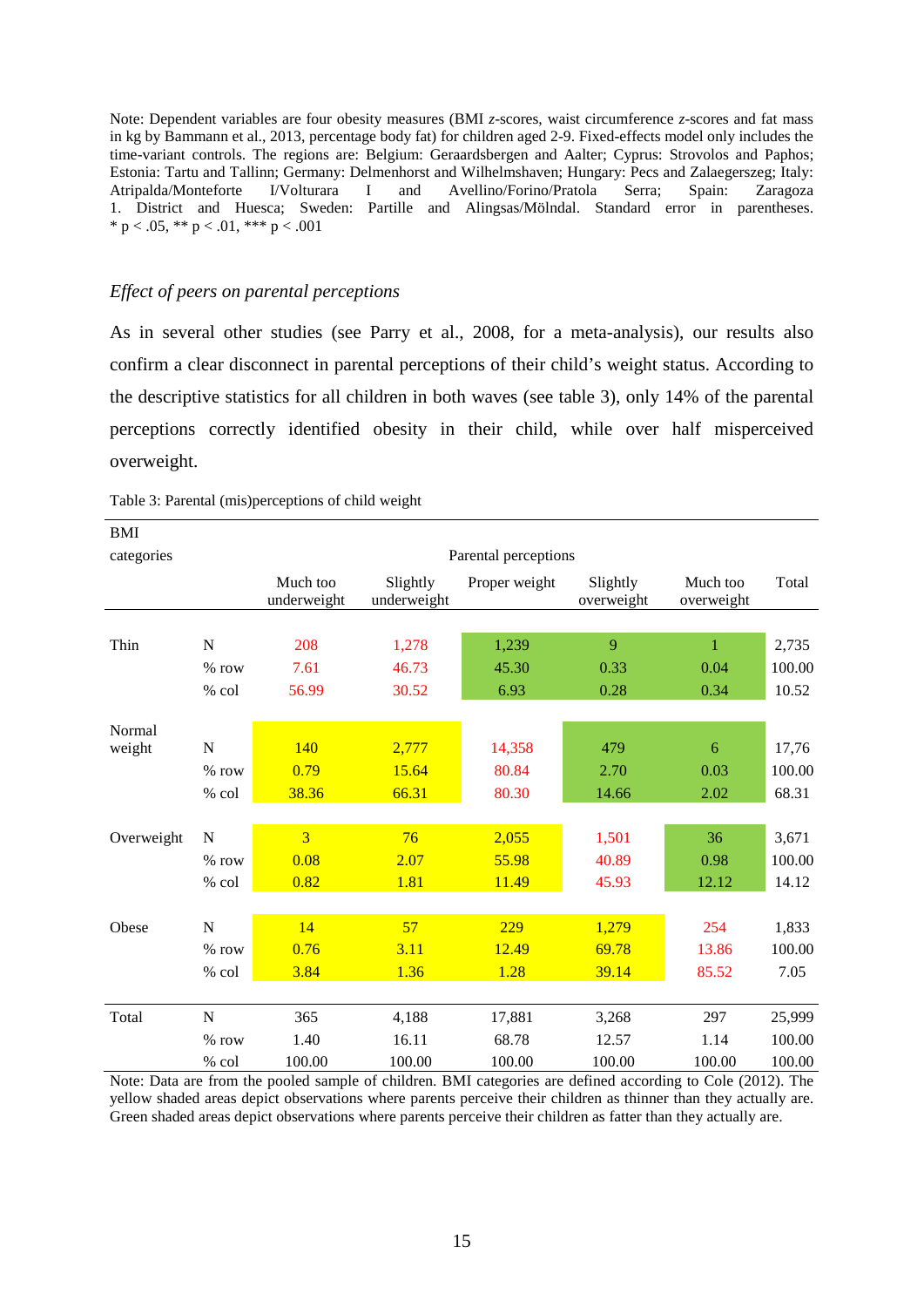These misperceptions are clearly tied to peer weight. According to the logit estimates of the relation between average peer fatness and parental perceptions of their child's weight (table 4), a larger probability of parents perceiving their child as thinner than he or she really is (with odds ratios ranging from 1.046 to 1.280) goes hand in hand with higher levels of peer fatness. This result, however, applies only to the narrow peer definition and is particularly pronounced in parents' perceptions of their boys (see appendix table A3). When using BMI as our measure of fatness, we also observe a significant negative association between peer's BMI and the probability of parents perceiving their children as fatter than they are. That is, the lower the peer's BMI, the more likely that parents will consider their child fatter than he or she actually is.

|                    | Weight perception: thinner |                             | Weight perception: fatter |                |  |  |  |  |  |  |  |
|--------------------|----------------------------|-----------------------------|---------------------------|----------------|--|--|--|--|--|--|--|
|                    | Peer: $+/- 1$ year         | Peer: setting               | Peer: $+/- 1$ year        | Peer: setting  |  |  |  |  |  |  |  |
| <b>BMI</b> z-score |                            |                             |                           |                |  |  |  |  |  |  |  |
| Peer BMI           | $1.280***$                 | 1.027                       | $0.587***$                | $0.630**$      |  |  |  |  |  |  |  |
|                    | (0.088)                    | (0.076)                     | (0.078)                   | (0.106)        |  |  |  |  |  |  |  |
| 95% CI             | [1.119, 1.464]             | [0.889, 1.187]              | [0.452, 0.761]            | [0.453, 0.875] |  |  |  |  |  |  |  |
| ${\bf N}$          | 14,566                     | 16,549                      | 14,566                    | 16,549         |  |  |  |  |  |  |  |
| L1                 | $-7,474$                   | $-8,493$                    | $-3,408$                  | $-3,989$       |  |  |  |  |  |  |  |
| $df_m$             | 34                         | 34                          | 34                        | 34             |  |  |  |  |  |  |  |
| Aic                | 15,017                     | 17,057                      | 6,888                     | 8,048          |  |  |  |  |  |  |  |
| Bic                | 15,283                     | 17,327                      | 7,153                     | 8,318          |  |  |  |  |  |  |  |
|                    |                            | Waist circumference z-score |                           |                |  |  |  |  |  |  |  |
| Peer waist         | $1.221***$                 | 1.024                       | 0.935                     | 0.989          |  |  |  |  |  |  |  |
|                    | (0.068)                    | (0.069)                     | (0.105)                   | (0.154)        |  |  |  |  |  |  |  |
| 95% CI             | [1.094, 1.362]             | [0.897, 1.170]              | [0.751, 1.165]            | [0.729, 1.341] |  |  |  |  |  |  |  |
| ${\bf N}$          | 14,566                     | 16,549                      | 14,566                    | 16,549         |  |  |  |  |  |  |  |
| L1                 | $-7,474$                   | $-8,493$                    | $-3,424$                  | $-4,000$       |  |  |  |  |  |  |  |
| $df_m$             | 34                         | 34                          | 34                        | 34             |  |  |  |  |  |  |  |
| Aic                | 15,019                     | 17,057                      | 6,919                     | 8,071          |  |  |  |  |  |  |  |
| Bic                | 15,285                     | 17,327                      | 7,184                     | 8,341          |  |  |  |  |  |  |  |
|                    |                            | Fat mass (in kg)            |                           |                |  |  |  |  |  |  |  |
| Peer fat           | $1.046**$                  | 1.024                       | 0.952                     | 0.937          |  |  |  |  |  |  |  |
|                    | (0.016)                    | (0.022)                     | (0.031)                   | (0.037)        |  |  |  |  |  |  |  |
| 95% CI             | [1.015, 1.078]             | [0.981, 1.068]              | [0.894, 1.014]            | [0.866, 1.013] |  |  |  |  |  |  |  |
| $\mathbf N$        | 14,367                     | 16,339                      | 14,367                    | 16,339         |  |  |  |  |  |  |  |
| $_{\rm ll}$        | $-7,365$                   | $-8,371$                    | $-3,353$                  | $-3,940$       |  |  |  |  |  |  |  |

Table 4: Peer effects and parental misperceptions – logit model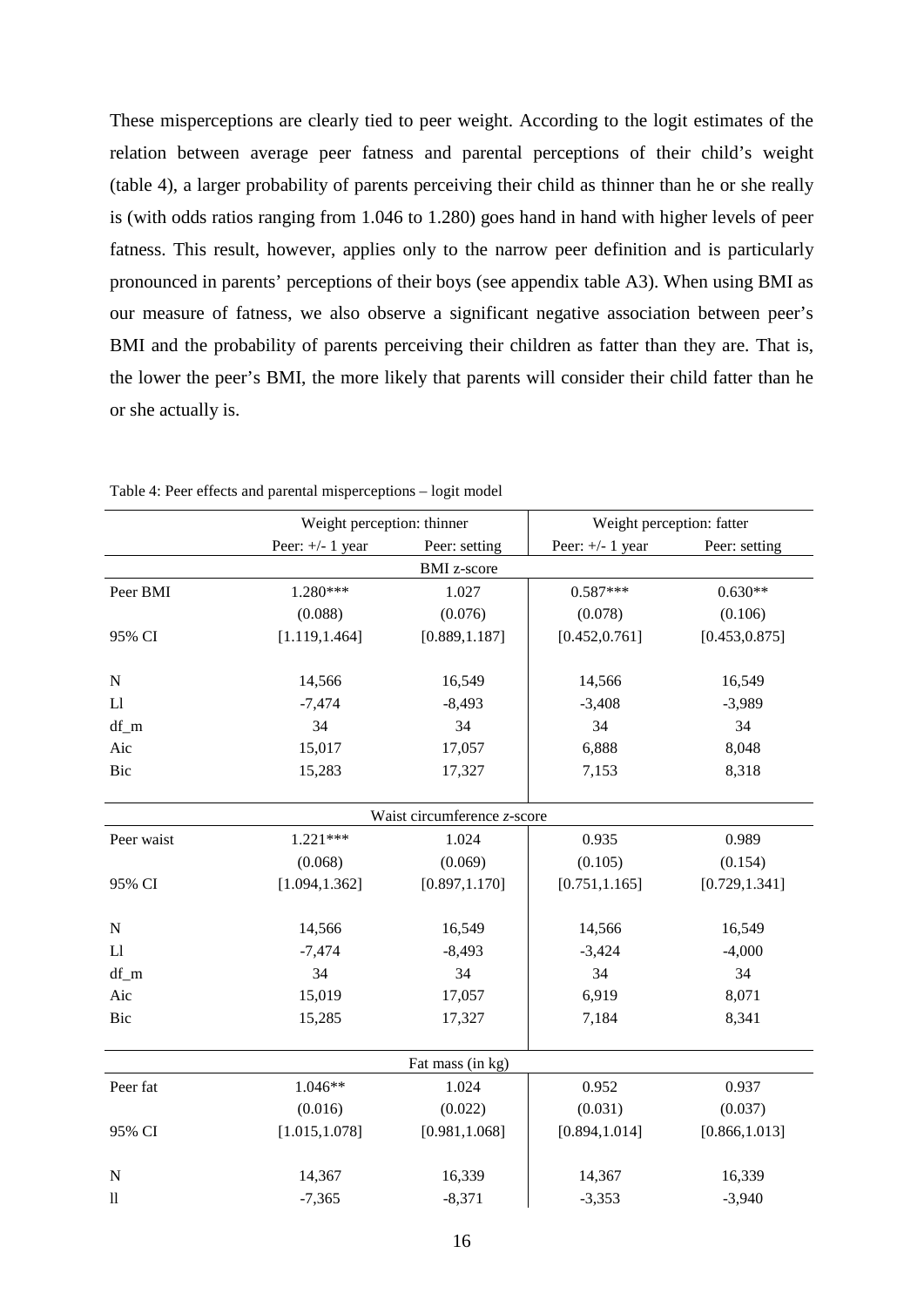| $df_m$                    | 34             | 34             | 34             | 34             |  |  |  |  |  |  |  |
|---------------------------|----------------|----------------|----------------|----------------|--|--|--|--|--|--|--|
| aic                       | 14,800         | 16,811         | 6,776          | 7,951          |  |  |  |  |  |  |  |
| bic                       | 15,065         | 17,081         | 7,041          | 8,220          |  |  |  |  |  |  |  |
| Percentage body fat (PBF) |                |                |                |                |  |  |  |  |  |  |  |
| Peer PBF                  | 1.039***       | 1.024          | $0.970*$       | 1.001          |  |  |  |  |  |  |  |
|                           | (0.007)        | (0.022)        | (0.013)        | (0.011)        |  |  |  |  |  |  |  |
| 95% CI                    | [1.025, 1.053] | [0.981, 1.068] | [0.945, 0.995] | [0.979, 1.023] |  |  |  |  |  |  |  |
| N                         | 13,922         | 16,339         | 13,922         | 16,473         |  |  |  |  |  |  |  |
| $_{\rm L1}$               | $-7,134$       | $-8,447$       | $-3,268$       | $-3,978$       |  |  |  |  |  |  |  |
| $df_m$                    | 34             | 34             | 34             | 34             |  |  |  |  |  |  |  |
| Aic                       | 14,337         | 16.9611        | 6,604          | 8,024          |  |  |  |  |  |  |  |
| Bic                       | 14,594         | 17,223         | 6,860          | 8,286          |  |  |  |  |  |  |  |

Note: Dependent variable in the first two (last two) columns has a value equal to "1" if the parent perceives the child to be thinner (heavier) than it actually is; zero otherwise. Odd ratios are presented in the table. The analysis is conducted for children aged 2-9. Regressions include child, family, parental, and socio-economic controls. Standard error in parentheses. Clustering at the setting level. \*  $p < .05$ , \*\*  $p < .01$ , \*\*\*  $p < .001$ 

These results support the notion that peer fatness affects parental perceptions; that is, in forming their perceptions of their own child's weight, parents make comparisons with their children's friends and classmates, a phenomenon also observed in the qualitative study by Jones et al. (2012).

#### **5 Conclusions**

This paper uses data on more than 14,000 children aged two to nine in 16 regions of eight European countries from the first two waves of the IDEFICS survey in order to analyze the effects that peers may have on child obesity. Scant empirical evidence of peer effects in Europe exists, and we are only aware of one study (Mora and Gil, 2013) that addresses peer effect on adolescents in Spain. Furthermore, we are only aware of two non-European studies that analyze the effects that peers may have on *child* obesity (namely Peng et al., 2014 and Asirvatham, 2013). This is surprising as there is ample research in many disciplines that show effects of peers on several child behaviors and outcomes including school achievement (Burke and Sass, 2013), eating behavior and physical activity (Salvy et al., 2012). The main reason for this dearth of research on children is the lack of adequate data. The IDEFICS study is one of the few large-scale surveys that collects reliable information on child obesity. Our results in fact show that, even after we control for a rich set of covariates and unobserved heterogeneity, a child's fatness is related to the average fatness of the same-sex similarly aged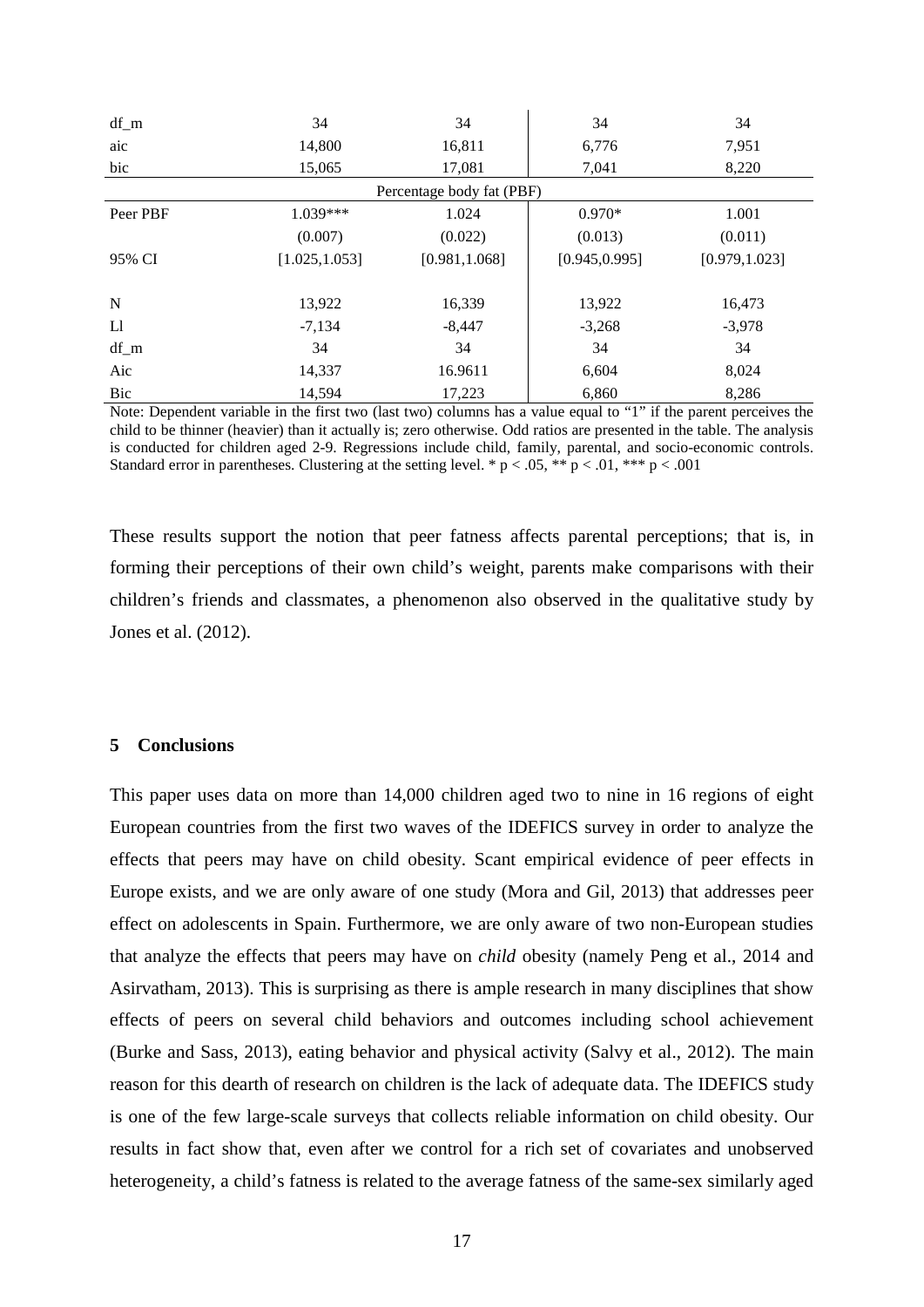children in the same school. Although we cannot rule out an upward bias from the reflection issue despite our use of broad peer definitions and fixed-effects estimations to mitigate this problem, our findings still provide clear support for the existence of peer effects in the European sample.

Another unique feature of the IDEFICS dataset is that it provides strong objective measures of child fatness, including waist circumference, imputed body fat, and percentage body fat. The inclusion of these additional measures provides clear evidence that different measures give rise to different results, with waist circumference generally producing larger peer effect estimates than BMI. The fact that the IDEFICS study covers several regions in eight European countries also allows a useful cross-cultural comparison of peer effects, which shows substantial variation among the regions, with generally larger effects in the Spanish, Italian, and Cypriot regions than in the German, Swedish, Belgian, and Hungarian areas. One tentative explanation for this observation – and one in line with the hypotheses put forward by Mora and Gil (2013) and Prinstein and Dodge (2008) – is that peer pressure may be larger in more collectivist societies.

Little is known about the mechanisms of peer effects among children. Do they, for example, work through "peer pressure", leading children to imitate peers' eating and physical activity behavior, or do peers simply influence changes in individuals' general perceptions of the social norms for obesity's acceptability (Salvy et al., 2012)? In this paper, we throw some light on this aspect by examining the association between peer fatness and parental perceptions of their own children's weight. We show that increases in peer fatness go hand in hand with a higher probability of parents misperceiving their children as being thinner than they actually are. Although our analysis cannot claim to show a causal link between these misperceptions and peer fatness, it supports existing evidence that parents tend to assess their offspring's weight based on comparisons with their children's friends and classmates.

Identifying and understanding peer effects on child obesity is extremely important, not only because of ample evidence that childhood obesity persists into adulthood (Guo and Chumlea, 1999) but because healthy lifestyles (including eating habits and adequate physical activity) are formed at young ages and continue into adolescence and adulthood. In addition, knowing how and to what extent peers influence lifestyle choices in different cultural setting raises many interesting questions for further investigation.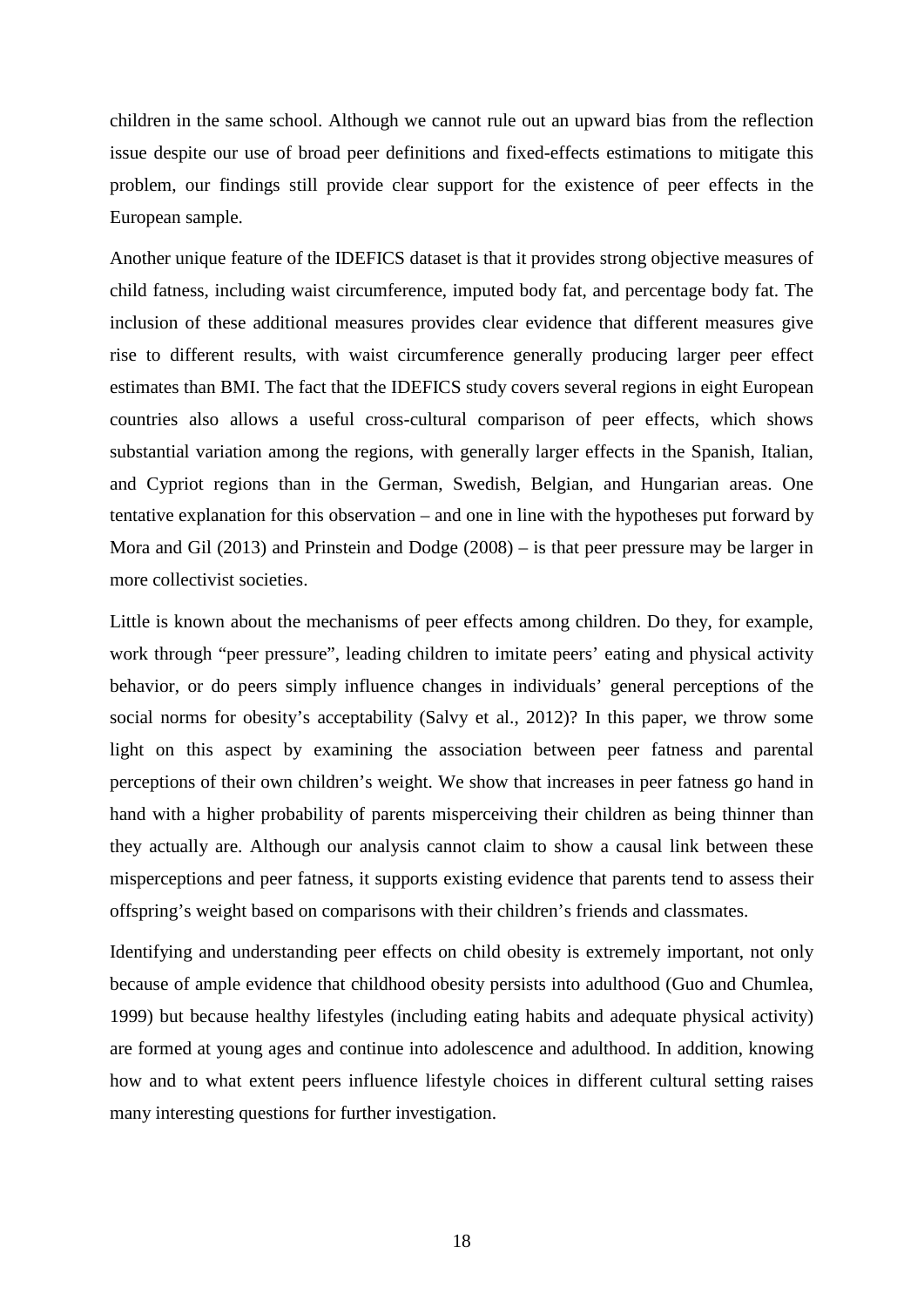#### **Acknowledgment**

This study was conducted as part of the IDEFICS study (http://www.idefics.eu). We gratefully acknowledge the financial support of the European Community within the Sixth RTD Framework Programme under Contract No. 016181 (FOOD). We are thankful for valuable comments made by two anonymous reviewers.

#### **References**

- Ahrens, W., Bammann, K., Siani, A., Buchecker, K., De Henauw, S., Iacoviello, L., Hebestreit, A., Krogh, V., Lissner, L., Mårild, S., Molnár, D., Moreno, L.A., Pitsiladis, Y.P., Reisch, L., Tornaritis, M., Veidebaum, T., Pigeot, I., 2011. The IDEFICS cohort: design, characteristics and participation in the baseline survey. International Journal of Obesity 35, 3-15.
- Arcidiacono, P., Nicholson, S., 2005. Peer effects in medical school. Journal of Public Economics 89, 327-350.
- Asirvatham, J., Nayga, Jr., R.M., Thomsen, M.R., 2013. Peer-effects on child obesity. Paper presented at the Agricultural & Applied Economics Association's 2013 AAEA & CAES Joint Annual Meeting Washington, DC, August 4-6, 2013.
- Asirvatham, J., Nayga, Jr., R.M., Thomsen, M.R., 2014. Peer-effects on obesity among public elementary school children: A grade-level analysis. Applied Economic Perspectives and Policy 36(3), 438-459.
- Balsa, A.I., Homer, J.F., French, M.T., Norton, E.C., 2011. Alcohol Use and Popularity: Social Payoffs From Conforming to Peers' Behavior. Journal of Research on Adolescence 21, 559-568.
- Bammann, K., Gwozdz, W., Lanfer, A., Barba, G., De Henauw, S., Eiben, G., Fernandez-Alvira, J.M., Kovac, E., Lissner, L., Moreno, L.A., Tornaritis, M., Veidebaum, T., Pigeot, I., 2012. Socioeconomic factors and childhood overweight in Europe: results from the multi-centre IDEFICS study. Pediatric Obesity 8, 1-12.
- Bammann, K., Huybrechts, I., Vicente-Rodriguez, G., Easton, C., De Vriendt, T., Marild, S., Mesana, M.I., Peeters, M.W., Reilly, J.J., Sioen, I., Tubic, B., Wawro, N., Wells, J.C., Westerterp, K., Pitsiladis, Y., Moreno, L.A., 2013. Validation of anthropometry and foot-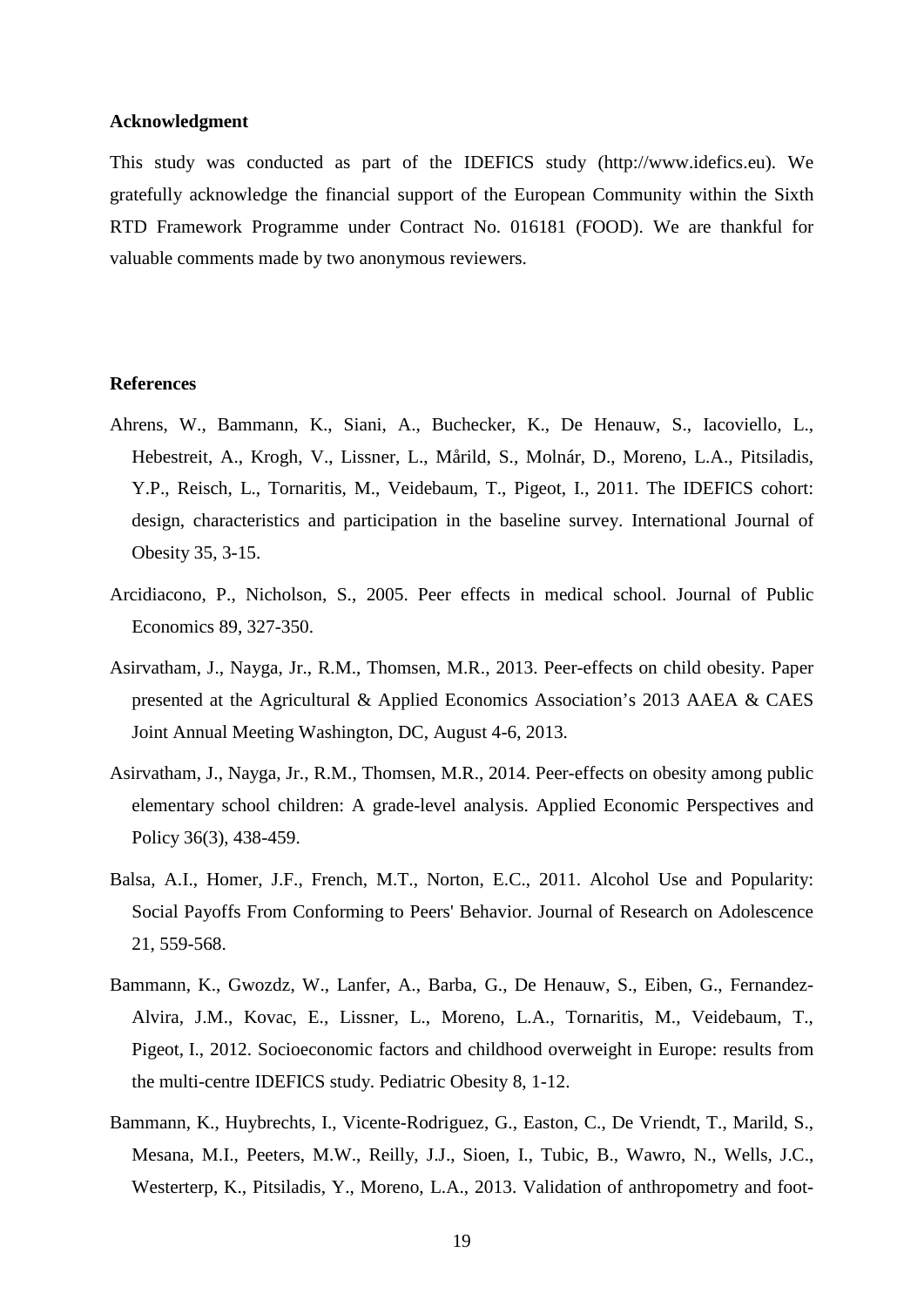to-foot bioelectrical resistance against a three-component model to assess total body fat in children: the IDEFICS study. International Journal of Obesity 37(4), 520-526.

- Barlow, S.E., Expert Committee, 2007. Expert Committee Recommendations Regarding the Prevention, Assessment, and Treatment of Child and Adolescent Overweight and Obesity: Summary Report. Pediatrics 120, 164-192.
- Blanchflower, D.G., Landeghem, B., Oswald, A.J., 2009. Imitative obesity and relative utility. Journal of the European Economic Association 7(2-3), 528-538.
- Burke, M.A., Sass, T.R., 2013. Classroom peer effects and student achievement. Journal of Labor Economics 31(1), 51-82.
- Burkhauser, R.V., Cawley, J., 2008. Beyond BMI: The value of more accurate measures of fatness and obesity in social science research. Journal of Health Economics 27(2), 519- 529.
- Cawley, J., Ruhm, C., 2011. The Economics of Risky Behaviors, NBER Working Paper No. 17081.
- Christakis, N.A., Fowler, J.H., 2007. The spread of obesity in a large social network over 32 years. New England Journal of Medicine 357, 370-379.
- Cohen-Cole, E., Fletcher, J.M., 2008. Is obesity contagious? Social networks vs. environmental factors in the obesity epidemic. Journal of Health Economics 27(5), 1382- 1387.
- Cole, T.J.,Lobstein, T., 2012. Extended international (IOTF) body mass index cut-offs for thinness, overweight and obesity. Pediatric Obesity 7, 284-294., 2000. Establishing a standard definition for child overweight and obesity worldwide, international survey. BMJ 320 (7244), 1240-1243.
- Cunningham, S.A., Vaquera, E., Maturo, C.C., Narayan, K.M.V., 2012. Is there evidence that friends influence body weight? A systematic review of empirical research. Social Science & Medicine 75, 1175-1183.
- De la Haye, K., Robins, G., Mohr, P., Wilson, C., 2011. Homophily and contagion as explanations for weight similarities among adolescent friends. Journal of Adolescent Health 49(4), 421-427.
- Dishion, T.J., Tipsord, J.M., 2011. Peer Contagion in Child and Adolescent Social and Emotional Development. Annual Review of Psychology 62, 189-214.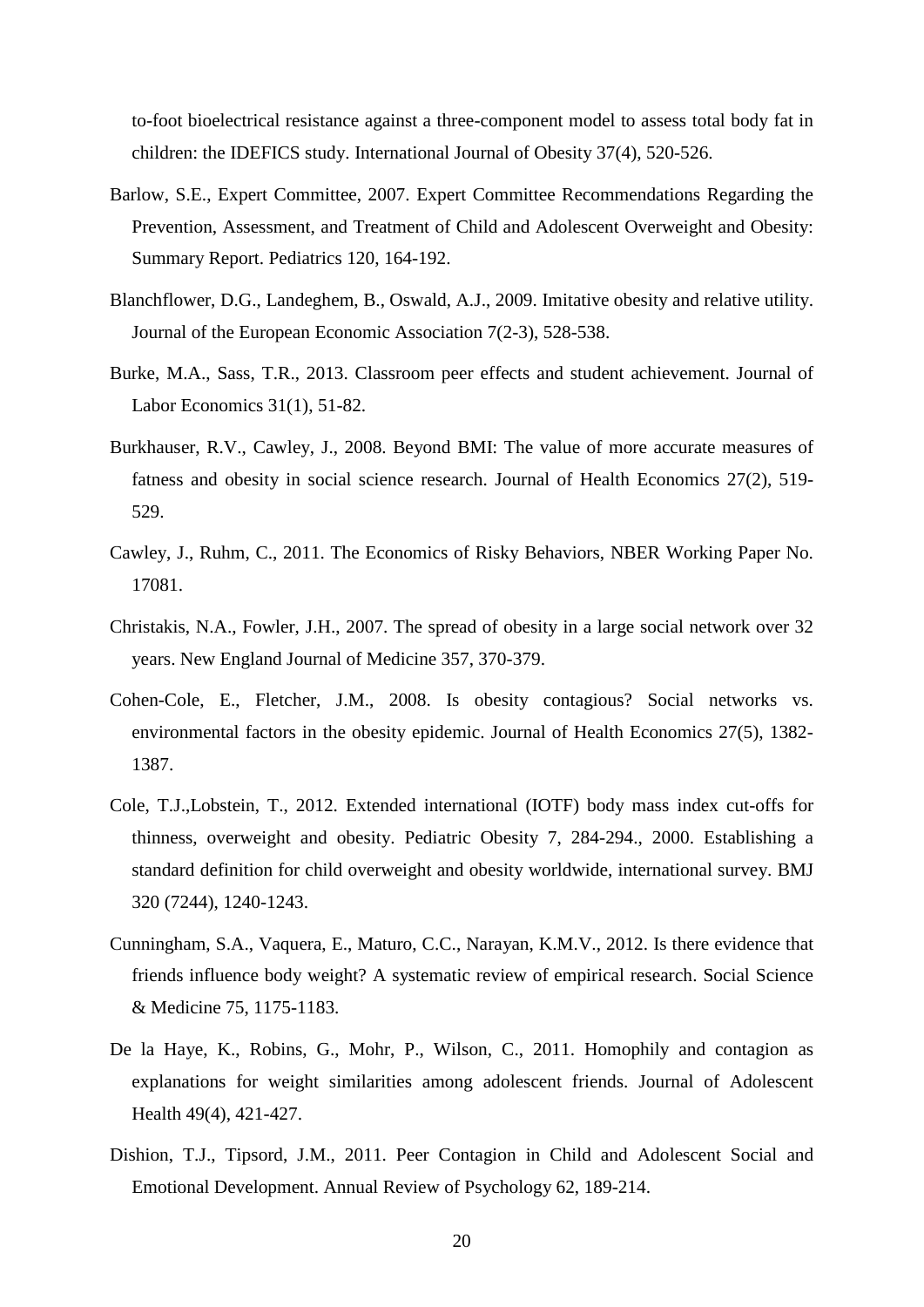- European Commission (EC), 2010. A strategy for Europe on nutrition, overweight and obesity related health issues. Implementation progress report. Brussels.
- Gallagher, D., Visser, M., Sepulveda, D., [Pierson R.N.](http://www.ncbi.nlm.nih.gov/pubmed?term=Pierson%20RN%5BAuthor%5D&cauthor=true&cauthor_uid=8561156), [Harris, T.](http://www.ncbi.nlm.nih.gov/pubmed?term=Harris%20T%5BAuthor%5D&cauthor=true&cauthor_uid=8561156), [Heymsfield, S.B,](http://www.ncbi.nlm.nih.gov/pubmed?term=Heymsfield%20SB%5BAuthor%5D&cauthor=true&cauthor_uid=8561156) 1996. How useful is body mass index for comparison of body fatness across age, sex, and ethnic groups? American Journal of Epidemiology 143(3), 228-239.
- Guo, S.S., Chumlea, W.C., 1999. Tracking of body mass index in children in relation to overweight in adulthood. American Journal of Clinical Nutrition 70(1), 145s-148s.
- Gwozdz, W., Sousa-Poza, A., Reisch, L.A., Ahrens, W., Eiben, G., Fernandéz-Alvira, J., Hadjigeorgiou, C., De Henauw, S., Kovács, E., Lauria, F., 2013. Maternal employment and childhood obesity – A European perspective. Journal of Health Economics 32(4), 728-742.
- Halliday, T.J., Kwak, S., 2009. Weight gain in adolescents and their peers. Economics and Human Biology 7(2), 181-190.
- Hammond, R., 2010. Social influence and obesity. Current Opinion in Endocrinology, Diabetes & Obesity 17(5), 467-471.
- Hofstede, G., 2001. Culture's Consequences: Comparing Values, Behaviors, Institutions, and Organizations Across Nations. Second Edition, Thousand Oaks CA: Sage Publications.
- Hofstede G., Hofstede G.J., Minkov, M., 2010. Cultures and Organizations: Software of the Mind. Revised and Expanded 3rd Edition. New York: McGraw-Hill USA.
- Huybrechts, I., De Bacquer, D., Van Trimpont, I., De Backer, G., De Henauw, S., 2006. Validity of parentally reported weight and height for preschool-aged children in Belgium and its impact on classification into body mass index categories. Pediatrics 118(5), 2109- 2018.
- Jones, A.R., Parkinson, K.N., Drewett, R.F, Hyland, R.M., Pearce, M.S., Adamson, A.J., Gateshead Millennium Study core team, 2012. Parental perceptions of weight status in children: the Gateshead Millennium Study. International Journal of Obesity 35(7), 953- 962.
- Larson, N.I., Wall, M.M., Story, M.T., Neumark-Sztainer, D.R., 2013. Home/family, peer, school, and neighborhood correlates of obesity in adolescents. Obesity 21(9), 1858-1869.
- Leatherdale, S., Papadakis,S., 2011. A multi-level examination of the association between older social models in the school environment and overweight and obesity among younger students. Journal of Youth and Adolescence 40(3), 361-372.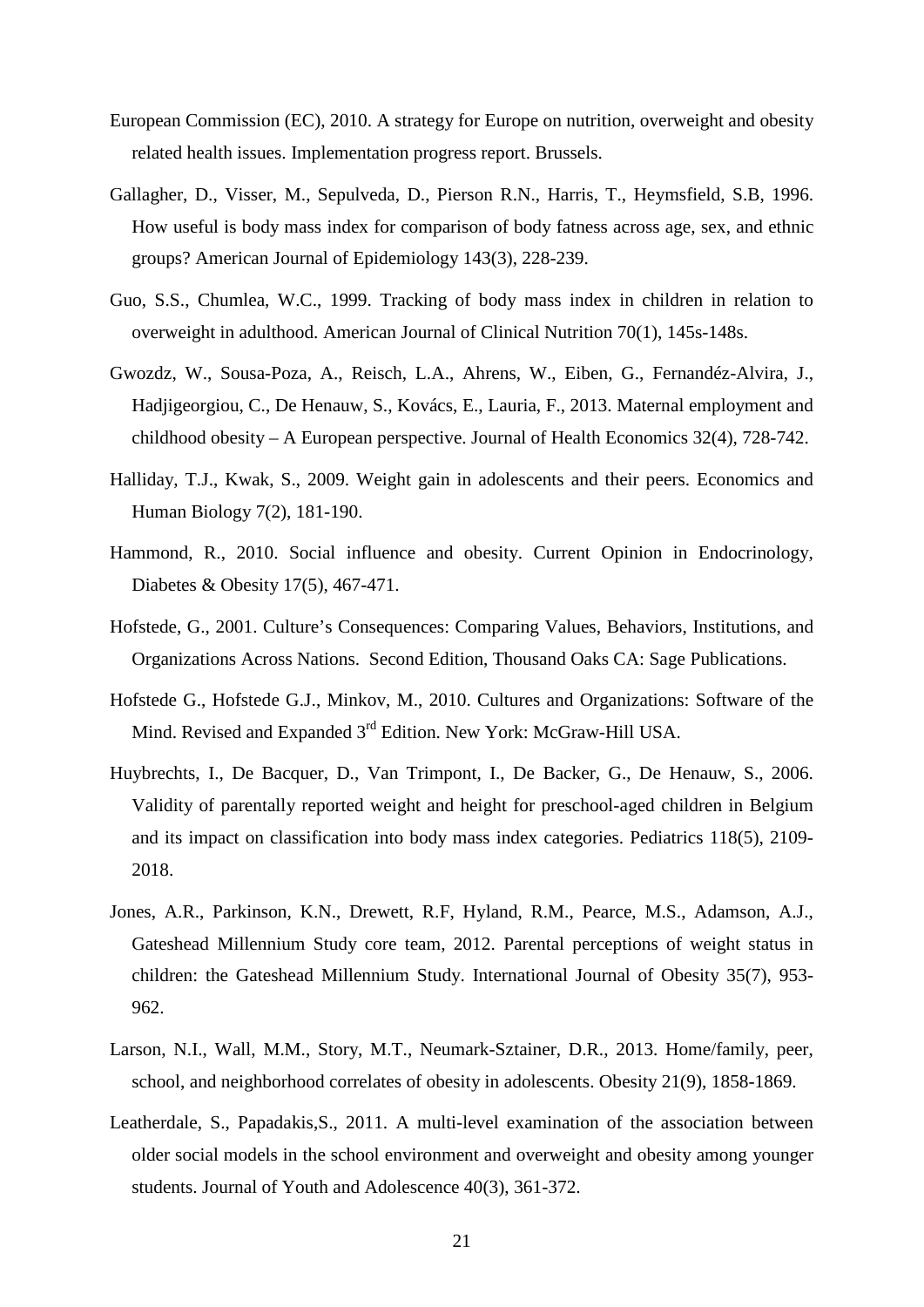- Loh, C.A., Li, Q., 2013. Peer effects in adolescent bodyweight: Evidence from rural China. Social Science & Medicine 86, 35-44.
- Manski, C.F., 1993. Identification of endogenous social effects: The reflection problem. Review of Economic Studies 60(3), 531-542.
- McCarthy, H.D., Cole, T.J., Fry, T., Jebb, S.A., Prentice, A.M., 2006. Body fat reference curves for children. International Journal of Obesity 30, 598-602.
- Mercken, L., Steglich, C., Sinclair, P., Holliday, J., Moore, L., 2012. A longitudinal social network analysis of peer influence, peer selection, and smoking behavior among adolescents in British schools. Health Psychology 31(4), 450-459.
- Mora, T., Gil, J., 2013. Peer effects in adolescent BMI: Evidence from Spain. Health Economics 22(5), 501-516.
- Nie, P., Sousa-Poza, A., He, X., 2014. Peer effects on childhood and adolescent obesity in China, IZA Discussion Paper No. 8528.
- Parry, L.L., Netuveli, G., Parry, J., Saxena, S., 2008. A systematic review of parental perception of overweight status in children. Journal of Ambulatory Care Management 31, 253-268.
- Prinstein, M.J., Dodge, K.A., 2008. Understanding Peer Influence in Children and Adolescents, Guilford Press.
- Renna, F. Grafova, I.B., Thakur, N., 2008. The effect of friends on adolescent body weight. Economics and Human Biology 6(3), 377-387.
- Romero-Corral, A., Montori, V.M., Somers, V.K., Korinek, J., Thomas, R.J., Allison, T.G., Mookadam, F., Lopez-Jimenez, F., 2006. Association of bodyweight with total mortality and with cardiovascular events in coronary artery disease: a systematic review of cohort studies. The Lancet 368(9536), 666-678.
- Salvy S-J, De la Haye, K., Bowker, J.C., Hermans, R.C.J., 2012. Influence of peers and friends on children's and adolescents' eating and activity behaviors. Physiology & Behavior 106, 369-378.
- Schwartz, D.L., Chase, C.C., Oppezzo, M.A., Chin, D.B., 2011. Practicing versus inventing with contrasting cases: The effects of telling first on learning and transfer. Journal of Educational Psychology 103(4), 759-775.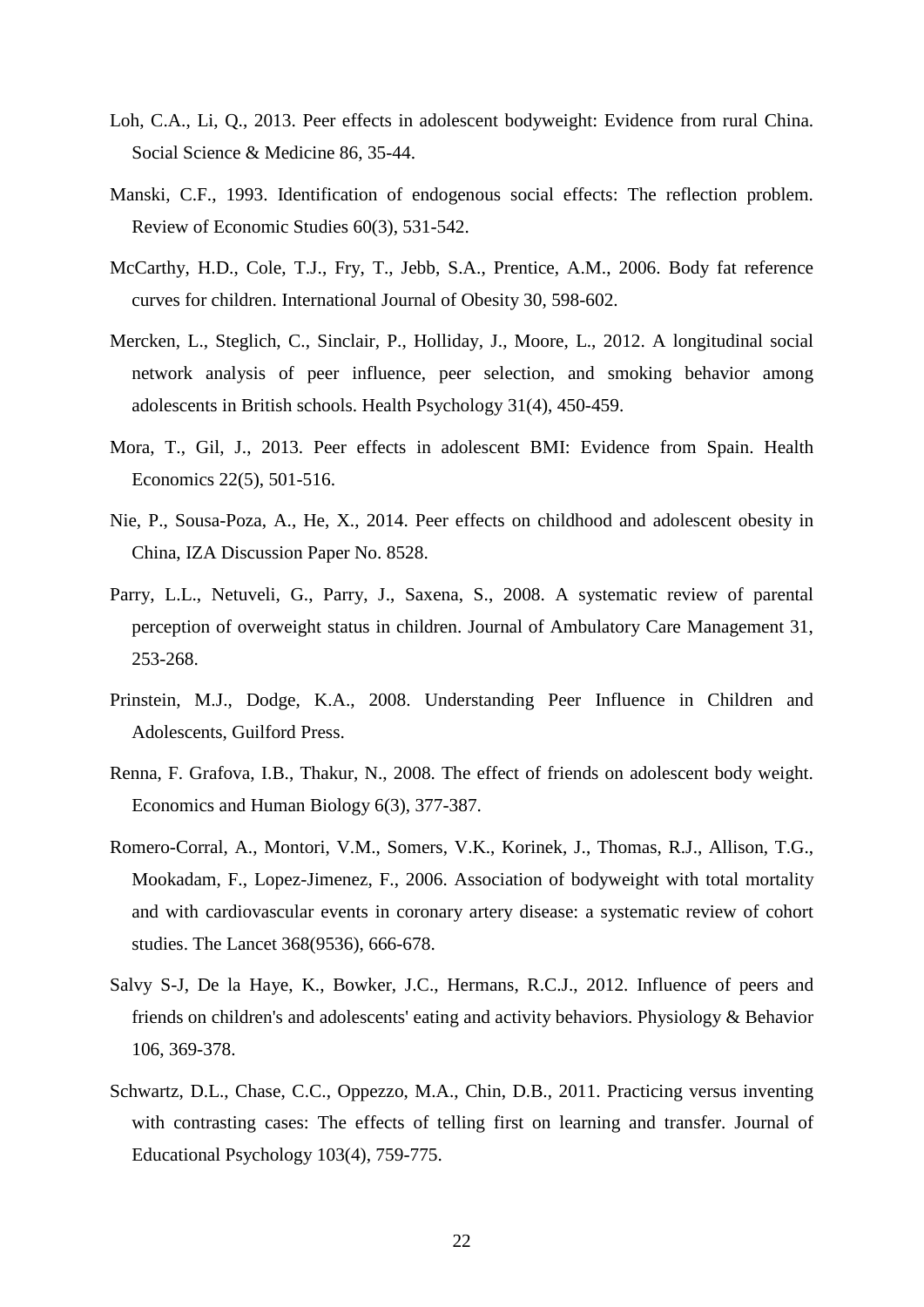- Shields, M., Connor Gorber, S., Janssen, I., Tremblay, M.S., 2011. Obesity estimates for children based on parent-reported versus direct measures. Health Reports 22, 1-12.
- Trogdon, J.G., Nonnemaker, J., Pais, J., 2008. Peer effects in adolescent overweight. Journal of Health Economics 27(5), 1388-1399.
- Trogdon, J.G., Allaire, B.T., 2014. The Effect of Friend Selection on Social Influences in Obesity. Economics and Human Biology (in press).
- Valente, T.W., Fujimoto, K., Chou, C.P., Spruijt-Metz, D., 2009. Adolescent affiliations and adiposity: A social network analysis of friendships and obesity. Journal of Adolescent Health 45(2), 202-204.
- Wal, J.S.V, 2012. The relationship between body mass index and unhealthy weight control behaviors among adolescents: The role of family and peer social support. Economics and Human Biology 10, 395–404.
- Wellens, R.I., Roche, A.F., Khamis, H.J., Jackson, A.S., Pollock, M.L., Siervogel, R.M., 1996. Relationships between the body mass index and body composition. Obesity Research 4, 35-44.
- World Health Organization (WHO), 2009. Prevelance of overweight and obesity in children and adolescents, fact sheet 2.3, December 2009, code: RPG2\_ous\_E2.
- Yakusheva, O., Kapinos, K.A., Eisenberg, D., 2014. Estimating Heterogeneous and Hierarchical Peer Effects on Body Weight Using Roommate Assignments as a Natural Experiment. Journal of Human Resources 49(1), 234-261.
- Yakusheva, O., Kapinos, K.A., Weiss, D., 2011. Peer effects and the Freshman 15: Evidence from a natural experiment. Economics and Human Biology 9, 119–132.
- Yang, M.Z., Huang, R., 2013. Asymmetric association between exposure to obesity and weight gain among adolescents. Eastern Economic Journal 40(1), 96-118.
- Yusuf, S., Hawken, S., Ounpuu, S., Bautista, L., Grazia Franzosi, M., Commerford, P., Lang, C.C., Rumboldt, Z., Onen, C.L., Lisheng, L., Tanomsup, S., Wangai, P., Razak, F., Sharma, A.M., Anand, S.S., 2005. Obesity and the risk of myocardial infarction in 27,000 participants from 52 countries: a case-control study. The Lancet 366, 1640-1649.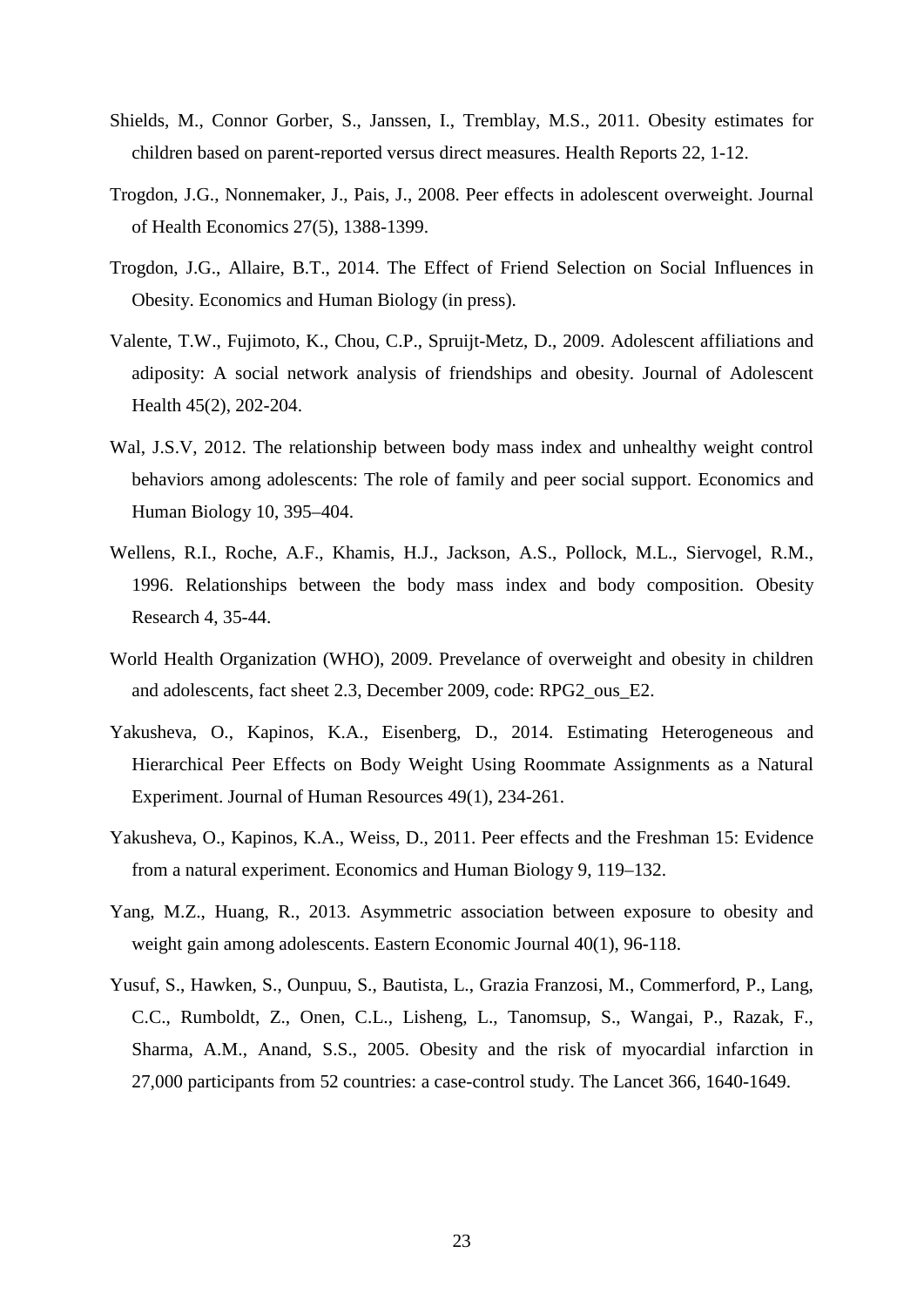# **Appendix**

Table A1: Descriptive statistics (pooled sample)

| Variable                                | Obs.   | Mean     | Std. Dev. |
|-----------------------------------------|--------|----------|-----------|
| <b>Weight status</b>                    |        |          |           |
| <b>BMI</b> z-score                      | 27,341 | 0.310    | 1.362     |
| Waist circumference z-score             | 25,964 | 0.383    | 1.379     |
| Fat mass (kg)                           | 23,650 | 4.051    | 3.571     |
| Percentage body fat (%)                 | 23,650 | 13.986   | 9.006     |
| <b>Weight perception</b>                |        |          |           |
| Thinner (dummy)                         | 27,345 | 0.242    | 0.429     |
| Fatter (dummy)                          | 27,345 | 0.104    | 0.305     |
| Peer weight status                      |        |          |           |
| Peer BMI (+/- 1 year)                   | 23,927 | 0.335    | 0.563     |
| Peer BMI (Setting)                      | 27,344 | 0.310    | 0.380     |
| Peer waist circumference $(+/- 1$ year) | 23,927 | 0.383    | 0.641     |
| Peer waist circumference (Setting)      | 27,344 | 0.380    | 0.419     |
| Peer fat mass $(+/- 1$ year)            | 23,521 | 4.034    | 2.102     |
| Peer fat mass (Setting)                 | 27,037 | 4.010    | 1.250     |
| Peer percentage body fat $(+/- 1$ year) | 22,694 | 13.738   | 4.637     |
| Peer percentage body fat (setting)      | 27,033 | 11,925   | 4.962     |
| <b>Child characteristics</b>            |        |          |           |
| Age child (years)                       | 27,345 | 6.401    | 2.077     |
| Sex child (dummy)                       | 27,344 | 0.497    | 0.500     |
| Audiovisual media time (hours/week)     | 25,115 | 12.694   | 7.517     |
| Siblings: older (#)                     | 27,344 | 0.615    | 0.835     |
| Siblings: same age $(\#)$               | 27,344 | 0.037    | 0.205     |
| Siblings: younger (#)                   | 27,344 | 0.437    | 0.639     |
| Siblings: none (dummy)                  | 27,344 | 0.111    | 0.314     |
| Country of birth child                  | 26,736 | 0.017    | 0.129     |
| <b>Birth factors</b>                    |        |          |           |
| Birth weight                            | 25,513 | 3334,229 | 569,450   |
| Premature birth (dummy)                 | 26,127 | 0.271    | 0.444     |
| Breastfed (dummy)                       | 25,151 | 0.524    | 0.499     |
| Respiratory problems                    | 27,344 | 0.029    | 0.166     |
| Infection                               | 27,344 | 0.024    | 0.154     |
| Jaundice                                | 27,344 | 0.121    | 0.326     |
| Mother age at birth                     | 24,492 | 29.314   | 5.033     |
| Weight gain during pregnancy            | 23,963 | 14.240   | 6.038     |
| Pregnancy: smoking                      | 27,344 | 0.129    | 0.335     |
| <b>Parental characteristics</b>         |        |          |           |
| Age mother                              | 25,973 | 36.143   | 5.432     |
| Age father                              | 23,931 | 39.049   | 5.995     |
| <b>BMI</b> mother                       | 25,207 | 23.904   | 4.292     |
| <b>BMI</b> father                       | 22,528 | 26.470   | 3.662     |
| Country of birth mother                 | 26,712 | 0.074    | 0.262     |
| Country of birth father                 | 26,650 | 0.069    | 0.253     |
| ISCED (max in household)                | 25,910 | 3.900    | 1.200     |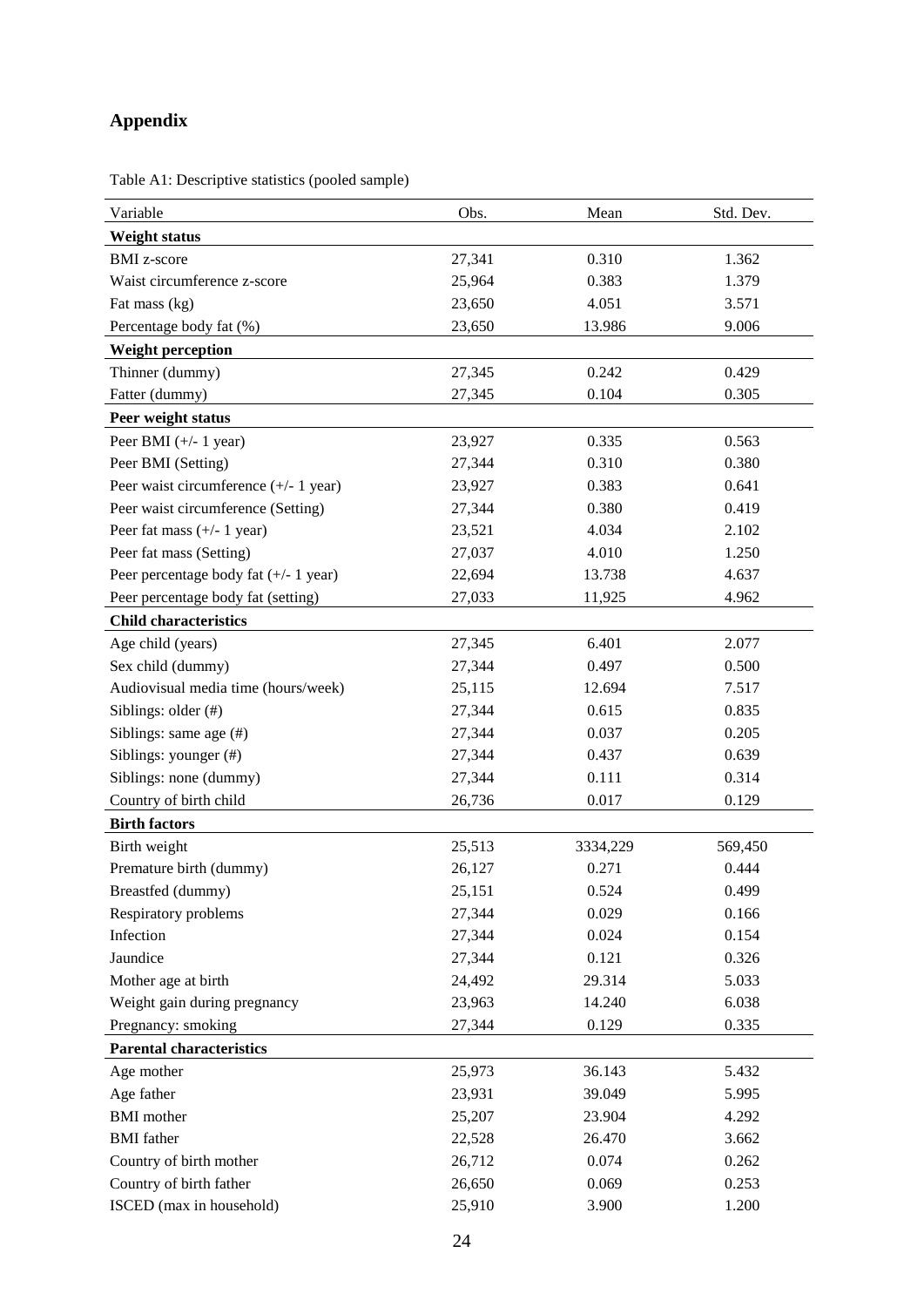| Household monthly net income | 23,492 | 5.478 | 2.458 |
|------------------------------|--------|-------|-------|
| <b>Country</b>               |        |       |       |
| Italy                        | 27,344 | 0.140 | 0.347 |
| Estonia                      | 27,344 | 0.121 | 0.326 |
| Cyprus                       | 27,344 | 0.145 | 0.352 |
| Belgium                      | 27,344 | 0.121 | 0.327 |
| Sweden                       | 27,344 | 0.122 | 0.327 |
| Germany                      | 27,344 | 0.110 | 0.313 |
| Hungary                      | 27,344 | 0.141 | 0.348 |
| Spain                        | 27,344 | 0.100 | 0.300 |

Table A2: Peer effects by gender – pooled OLS and fixed effects

| Model $(2)$        |              |                |              |                             |              |                      |              |                |  |  |
|--------------------|--------------|----------------|--------------|-----------------------------|--------------|----------------------|--------------|----------------|--|--|
| controls           | Pooled OLS   |                |              |                             |              | <b>Fixed Effects</b> |              |                |  |  |
|                    |              | Peers: +-1year |              | Peers: setting              |              | Peers: +-1year       |              | Peers: setting |  |  |
|                    | Girls        | <b>Boys</b>    | Girls        | <b>Boys</b>                 | Girls        | <b>Boys</b>          | Girls        | <b>Boys</b>    |  |  |
| <b>BMI</b> z-score |              |                |              |                             |              |                      |              |                |  |  |
| Peer BMI           | $0.177**$    | $0.338***$     | $0.171**$    | $0.250***$                  | $0.389***$   | $0.382***$           | $0.133***$   | $0.152***$     |  |  |
| $\rm SE$           | (0.064)      | (0.057)        | (0.063)      | (0.069)                     | (0.055)      | (0.052)              | (0.028)      | (0.028)        |  |  |
|                    | [0.051, 0.3] | [0.226, 0.4]   | [0.048, 0.2] | [0.115, 0.3]                | [0.281, 0.4] | [0.279, 0.4]         | [0.078, 0.1] | [0.098, 0.2]   |  |  |
| CI95               | 04]          | 49]            | 94]          | 85]                         | 96]          | 85]                  | 89]          | 06]            |  |  |
|                    |              |                |              |                             |              |                      |              |                |  |  |
| Obs.               | 7139         | 7427           | 8159         | 8390                        | 7139         | 7427                 | 8159         | 8390           |  |  |
| F-value            | 72.28        | 76.28          | 66.82        | 62.70                       | 6.99         | 7.57                 | 5.85         | 7.44           |  |  |
| (p-value)          | 0.000        | 0.000          | 0.000        | 0.000                       | 0.000        | 0.000                | 0.000        | 0.000          |  |  |
| adj. R-sqr         | 0.213        | 0.244          | 0.212        | 0.235                       | 0.059        | 0.061                | 0.044        | 0.053          |  |  |
|                    |              |                |              |                             |              |                      |              |                |  |  |
|                    |              |                |              | Waist circumference z-score |              |                      |              |                |  |  |
| Peer waist         | $0.387***$   | $0.409***$     | $0.213***$   | $0.114*$                    | $0.552***$   | $0.547***$           | $0.132***$   | $0.066*$       |  |  |
| SE                 | (0.049)      | (0.046)        | (0.056)      | (0.058)                     | (0.046)      | (0.046)              | (0.035)      | (0.033)        |  |  |
|                    | [0.290, 0.4] | [0.318, 0.5]   | [0.102, 0.3] | [0.001, 0.2]                | [0.461, 0.6] | [0.458, 0.6]         | [0.063, 0.2] | [0.001, 0.1]   |  |  |
| CI95               | 84]          | 00]            | 23]          | 28]                         | 42]          | $36$ ]               | $02$ ]       | 30]            |  |  |
|                    |              |                |              |                             |              |                      |              |                |  |  |
| Obs.               | 6876         | 7110           | 7797         | 7998                        | 6876         | 7110                 | 7797         | 7998           |  |  |
| F-value            | 85.50        | 118.21         | 67.51        | 81.93                       | 19.20        | 24.13                | 12.88        | 17.16          |  |  |
| (p-value)          | 0.000        | 0.000          | 0.000        | 0.000                       | 0.000        | 0.000                | 0.000        | 0.000          |  |  |
| adj. R-sqr         | 0.226        | 0.272          | 0.220        | 0.255                       | 0.156        | 0.183                | 0.097        | 0.124          |  |  |
|                    |              |                |              |                             |              |                      |              |                |  |  |
|                    |              |                |              | Fat mass (in kg)            |              |                      |              |                |  |  |
| Peer fat           | $0.677***$   | $0.710***$     | $0.218**$    | $0.313***$                  | $0.226***$   | $0.240***$           | $0.080***$   | $0.096***$     |  |  |
| $\rm SE$           | (0.036)      | (0.038)        | (0.080)      | (0.085)                     | (0.038)      | (0.035)              | (0.015)      | (0.015)        |  |  |
|                    | [0.607, 0.7] | [0.636, 0.7]   | [0.060, 0.3] | [0.145, 0.4]                | [0.151, 0.3] | [0.171, 0.3]         | [0.051, 0.1] | [0.066, 0.1]   |  |  |
| CI95               | 48]          | 84]            | 76]          | 80]                         | $00$ ]       | 10]                  | 08]          | $26$ ]         |  |  |
|                    |              |                |              |                             |              |                      |              |                |  |  |
| Obs.               | 6367         | 6634           | 7191         | 7410                        | 6367         | 6634                 | 7191         | 7410           |  |  |
| F-value            | 136.92       | 166.27         | 101.73       | 86.98                       | 4.81         | 9.27                 | 5.37         | 10.18          |  |  |
| (p-value)          | 0.000        | 0.000          | 0.000        | 0.000                       | 0.000        | 0.000                | 0.000        | 0.000          |  |  |
| adj. R-sqr         | 0.388        | 0.369          | 0.340        | 0.311                       | 0.049        | 0.083                | 0.044        | 0.080          |  |  |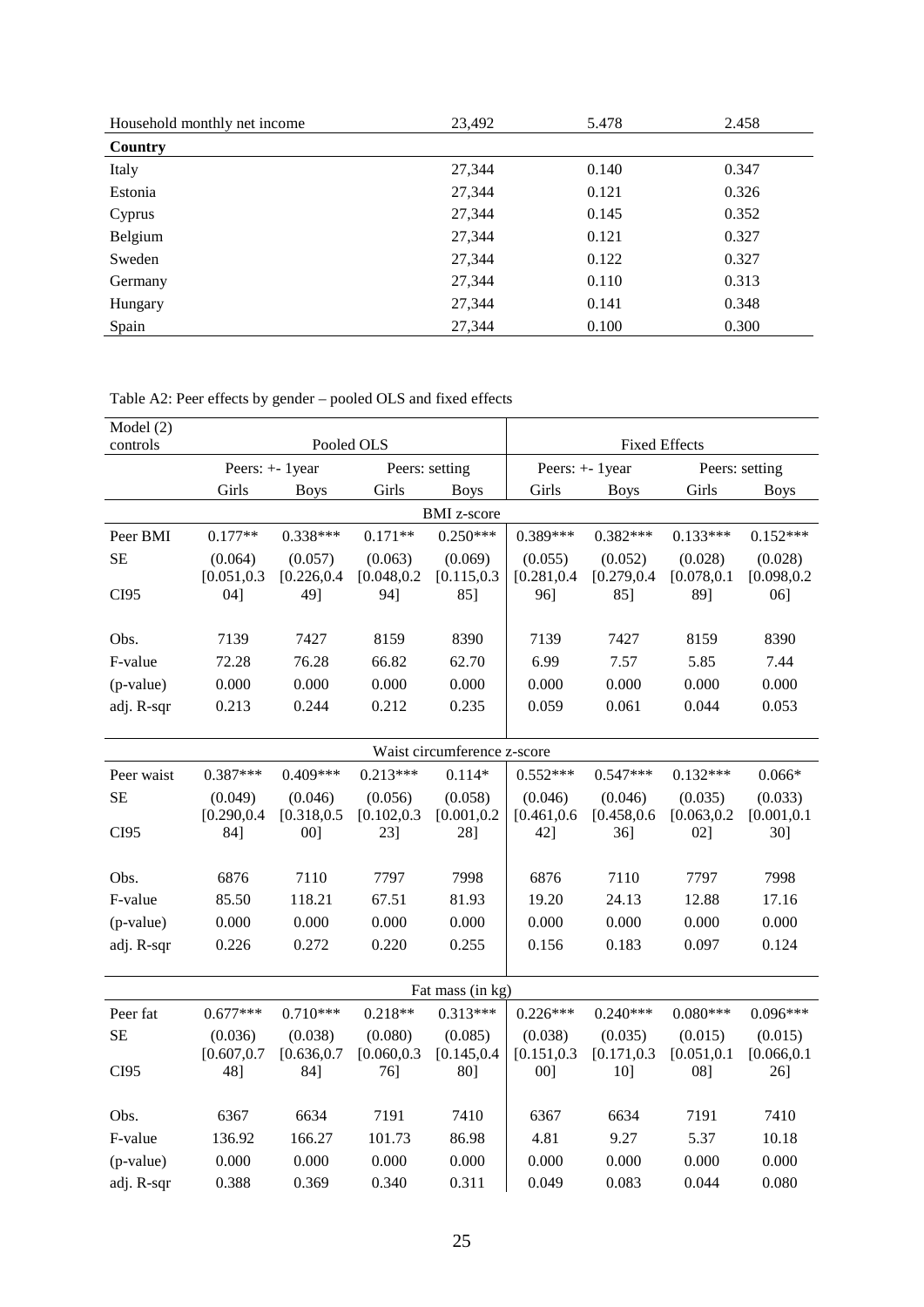Note: Dependent variables are four obesity measures (BMI *z*-scores, waist circumference *z*-scores and fat mass in kg by Bammann et al., 2013, percentage body fat) for children aged 2-9. Pooled OLS regressions include child, family, parental, and socio-economic controls. Fixed-effects model only includes the time-variant controls. Standard error in parentheses. Clustering at the setting level. \*  $p < .05$ , \*\*  $p < .01$ , \*\*\*  $p < .001$ 

|            | Weight perception: thinner |                   |                   |                             | Weight perception: fatter        |                   |                      |                   |  |  |  |
|------------|----------------------------|-------------------|-------------------|-----------------------------|----------------------------------|-------------------|----------------------|-------------------|--|--|--|
|            |                            | Peers: +-1year    |                   | Peers: setting              | Peers: +-1year<br>Peers: setting |                   |                      |                   |  |  |  |
|            | girls                      | boys              | girls             | boys                        | girls                            | boys              | girls                | boys              |  |  |  |
|            | <b>BMI</b> z-score         |                   |                   |                             |                                  |                   |                      |                   |  |  |  |
| Peer BMI   | 1.190                      | 1.351***          | 1.038             | 1.021                       | $0.684**$                        | $0.485***$        | 0.764                | $0.518**$         |  |  |  |
|            | (0.127)                    | (0.122)           | (0.087)           | (0.106)                     | (0.098)                          | (0.096)           | (0.148)              | (0.104)           |  |  |  |
|            | [0.966,                    | [1.132,           | [0.881,           | [0.833,                     | [0.518,                          | [0.329,           | [0.522,              | [0.350,           |  |  |  |
| 95% CI     | 1.467]                     | $1.613$ ]         | 1.222]            | $1.252$ ]                   | $0.905$ ]                        | 0.717]            | 1.118]               | 0.767]            |  |  |  |
| ${\bf N}$  | 7,139                      | 7,427             | 8,159             | 8,390                       | 7,139                            | 7,427             | 8,159                | 8,390             |  |  |  |
| L1         | $-3,528$                   | $-3,922$          | $-4,057$          | $-4,410$                    | $-1,790$                         | $-1,592$          | $-2,106$             | $-1.856$          |  |  |  |
| $df\_m$    | 33                         | 33                | 33                | 33                          | 33                               | 33                | 33                   | 33                |  |  |  |
| Aic        | 7,124                      | 7,913             | 8,181             | 8,889                       | 3,648                            | 3,253             | 4,279                | 3,780             |  |  |  |
| Bic        | 7,358                      | 8,148             | 8,420             | 9,128                       | 3,882                            | 3,488             | 4,517                | 4,019             |  |  |  |
|            |                            |                   |                   |                             |                                  |                   |                      |                   |  |  |  |
|            |                            |                   |                   | Waist circumference z-score |                                  |                   |                      |                   |  |  |  |
| Peer waist | 1.111                      | 1.322***          | 1.044             | 0.993                       | 1.167                            | 0.722             | 1.292                | 0.707             |  |  |  |
|            | (0.093)                    | (0.112)           | (0.079)           | (0.102)                     | (0.156)                          | (0.126)           | (0.197)              | (0.175)           |  |  |  |
| 95% CI     | [0.943,<br>1.308]          | [1.120,<br>1.560] | [0.900,<br>1.210] | [0.812,<br>$1.215$ ]        | [0.898,<br>1.515]                | [0.513,<br>1.017] | [0.959,<br>$1.741$ ] | [0.436,<br>1.148] |  |  |  |
|            |                            |                   |                   |                             |                                  |                   |                      |                   |  |  |  |
| ${\bf N}$  | 7,139                      | 7,427             | 8,159             | 8,390                       | 7,139                            | 7,427             | 8,159                | 8,390             |  |  |  |
| L1         | $-3,529$                   | $-3,923$          | $-4,057$          | $-4,410$                    | $-1,793$                         | $-1,604$          | $-2,105$             | $-1,865$          |  |  |  |
| $df\_m$    | 33                         | 33                | 33                | 33                          | 33                               | 33                | 33                   | 33                |  |  |  |
| Aic        | 7,126                      | 7,914             | 8,181             | 8,889                       | 3,654                            | 3,276             | 4,279                | 3,798             |  |  |  |
| Bic        | 7,359                      | 8,149             | 8,420             | 9,128                       | 3,888                            | 3,511             | 4,517                | 4,037             |  |  |  |
|            |                            |                   |                   |                             |                                  |                   |                      |                   |  |  |  |
|            |                            |                   |                   | Fat mass (in kg)            |                                  |                   |                      |                   |  |  |  |
| Peer fat   | 1.031                      | 1.065**           | 1.015             | 1.039                       | 0.977                            | 0.897*            | 0.968                | 0.883*            |  |  |  |
|            | (0.025)                    | (0.023)           | (0.026)           | (0.033)                     | (0.039)                          | (0.043)           | (0.043)              | (0.052)           |  |  |  |
| 95% CI     | [0.983,<br>1.082]          | [1.020,<br>1.112] | [0.965,<br>1.067] | [0.976,<br>1.107]           | [0.903,<br>1.057]                | [0.817,<br>0.985] | [0.887,<br>1.057]    | [0.787,<br>0.991] |  |  |  |
|            |                            |                   |                   |                             |                                  |                   |                      |                   |  |  |  |
| ${\bf N}$  | 7,034                      | 7,333             | 8,066             | 8,273                       | 7,034                            | 7,333             | 8,066                | 8,273             |  |  |  |
| L1         | $-3,468$                   | $-3,873$          | $-4,002$          | $-4,342$                    | $-1,764$                         | $-1,565$          | $-2,084$             | $-1,829$          |  |  |  |
| $df_m$     | 33                         | 33                | 33                | 33                          | 33                               | 33                | 33                   | 33                |  |  |  |
| Aic        | 7,005                      | 7,814             | 8,072             | 8,752                       | 3,596                            | 3,197             | 4,236                | 3,725             |  |  |  |
| Bic        | 7,238                      | 8,048             | 8,310             | 8,990                       | 3,829                            | 3,432             | 4,474                | 3,964             |  |  |  |
|            |                            |                   |                   | Percentage body fat (PBF)   |                                  |                   |                      |                   |  |  |  |
| Peer PBF   | 1.030**                    | 1.047***          | 1.003             | 1.000                       | 0.987                            | 0.942**           | 1.015                | 0.973             |  |  |  |
|            | (0.011)                    | (0.011)           | (0.005)           | (0.009)                     | (0.016)                          | (0.020)           | (0.013)              | (0.017)           |  |  |  |
| 95% CI     | [1.008,                    | [1.026,           | [0.992,           | [0.983,                     | [0.956,                          | [0.904,           | [0.989,              | [0.973,           |  |  |  |

Table A3: Peer effects and parental misperceptions by gender – logit model